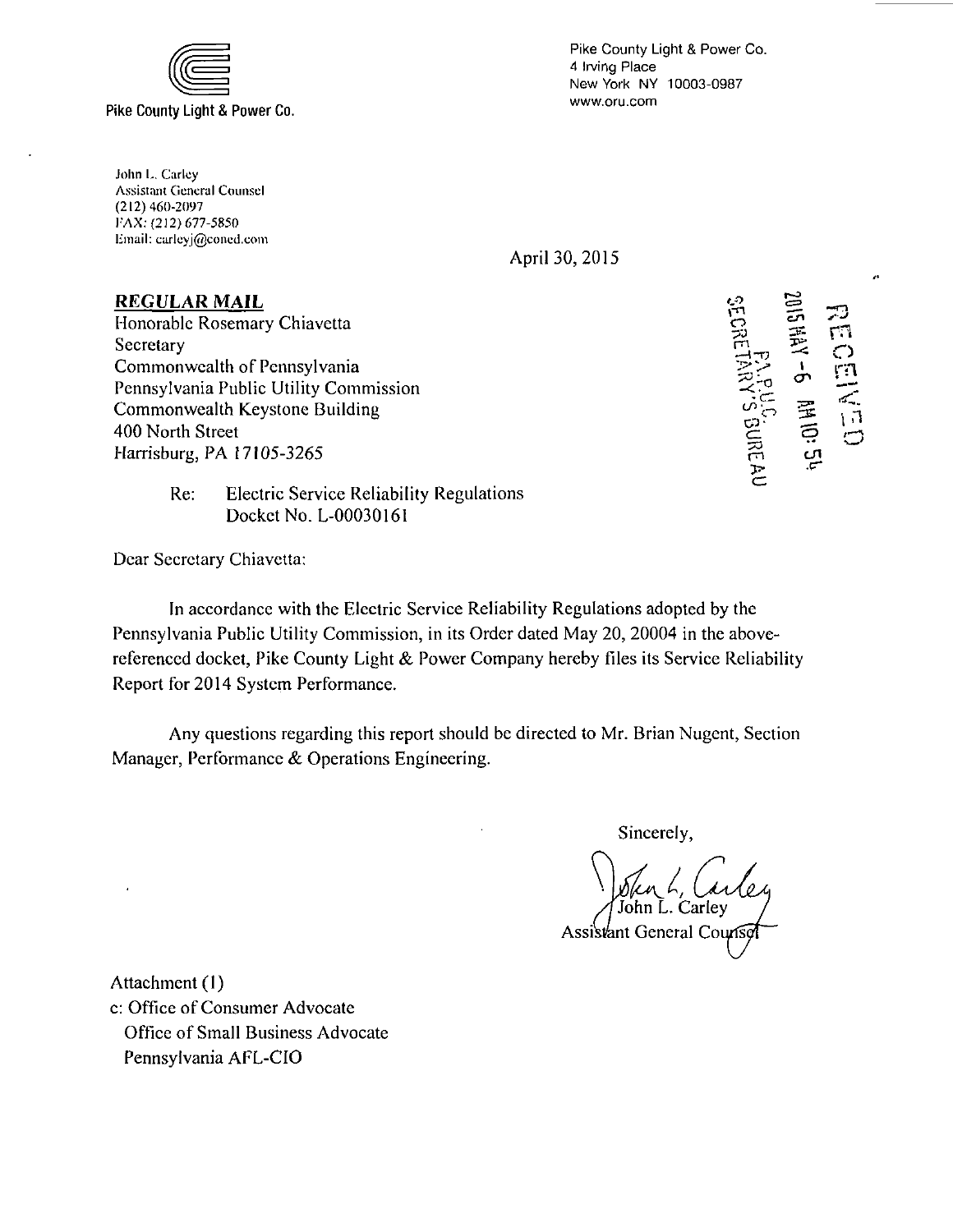

# **Orange & Rockland**

## **Pike County Light & Power Company Annual Electric Reliability Report**

2014 System Performance

ons<br>*a*<br>*distri* rn 3<br>7 1 ECEIL<br>AT-6<br>AT-6<br>IARYS -1—•

April 2015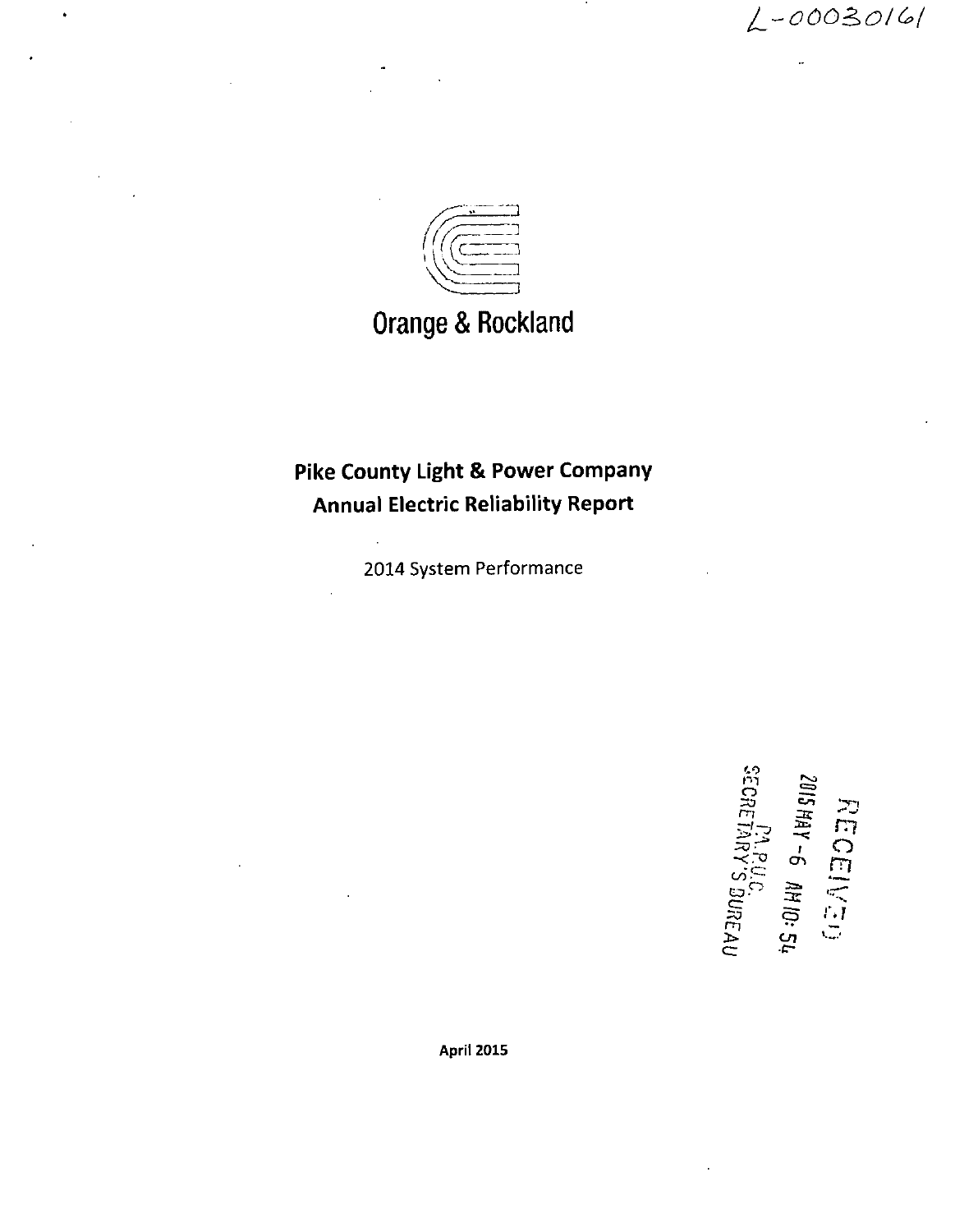## **INTRODUCTION**

Pursuant to the requirements of 52 Pa. Code § 57.195, Pike County Light & Power Company ("Pike", "PCL&P" or the "Company") submits this Annual Reliability Report ("Report") to the Pennsylvania Public Utility Commission ("PAPUC") for its 2014 system performance. Pike is an electric distribution company ("EDC") which has approximately 4,500 electric distribution customers, thereby making it a "smaller EDC" for purposes of 52 Pa. Code § 57.195 (c). The Company is a utility subsidiary of Orange and Rockland Utilities, Inc. ("Orange and Rockland"). The Company, together with Orange and Rockland and Rockland Electric Company (i.e., Orange and Rockland's New Jersey utility subsidiary), comprise the Orange and Rockland System.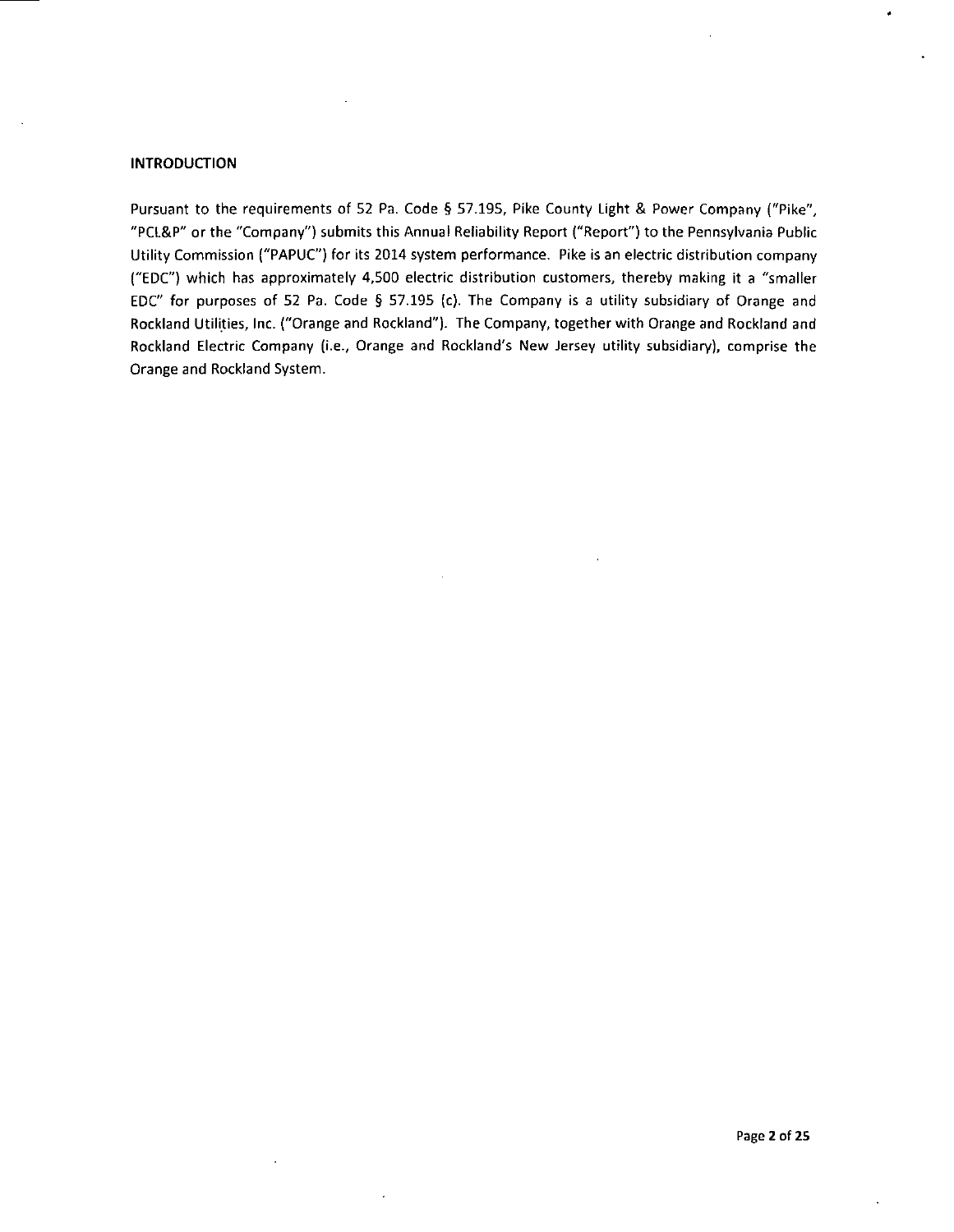## A. §57.195. (b)(1)

An overall assessment of the state of the system reliability in the EDC's service territory including a discussion of the EDC's current programs and procedures for providing reliable electric service.

## **Overall Current Assessment**

The "Western Division" of the Orange and Rockland System includes the Company's service territory, as well as portions of Orange County and Sullivan County in New York State, and portions of Sussex County in New Jersey. Pike County is the south-westernmost portion of the Western Division. Pike's service territory in Pennsylvania is primarily fed from two 34.5 kV . feeders that originate from New York Substations, i.e., Line 5-10 from the Cuddebackville Substation, and Line 7 from the Port Jervis Substation. The eastern portion of the Pike service territory is fed by two 13.2 kV feeders from the Matamoras Substation that has ties to distribution circuitry from Orange and Rockland's Port Jervis Substation, in New York, as well. The Matamoras Substation is fed from both Line 5-10 and Line 7, which back each other up through an automatic transfer scheme at the substation. The western portion of the Pike service territory is a radial feed from Line 7.

In an effort to enhance the reliability of its electric distribution system, PCL&P developed and submitted to the PAPUC a Reliability Action Plan ("RAP") on October 3, 2014. As discussed below, the Company was able to successfully execute the RAP in 2014.

The Company has expanded upon existing and proven technology by installing additional distribution automation equipment for enhanced fault isolation. It also incorporated new technologies, in particular, smart fault indicators ("SFI"). These devices allow for automatic and remote notification of any power disturbances in coverage zones, such as transient and permanent faults. SFIs significantly reduce outage response time by directly identifying faulted zones, thereby directly reducing circuit patrol times and customer outage durations. Through diligent monitoring and tracking, the Company identified and made repairs to defective equipment. The Company also arranged two Line 7 outages to implement major repairs requiring de-energized facilities. The collective effort of both planned outages resulted in the compfetion of 19 separate jobs. The Company conducted extensive planning and community communications as part of each outage. These communications included: radio, print, social networking and calls to large customers.

The Company has modified its operational procedures so as to decrease response time to outages. PCL&P also has expanded its customer outreach efforts. Company executives met with local residents, community leaders and business owners to review system performance and outline short-term corrective action initiatives and potential long-term system improvement plans.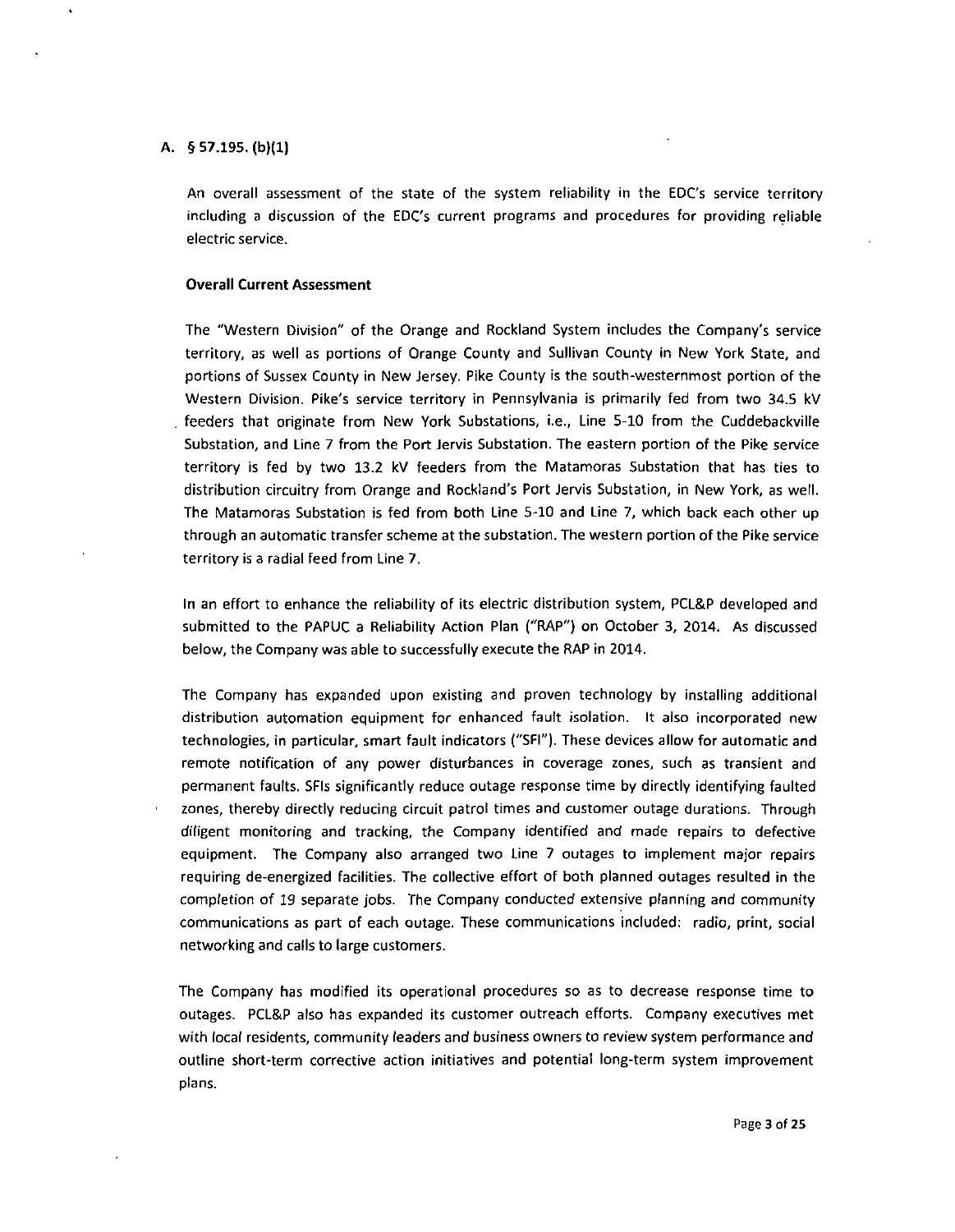Although PCL&P is confident that all of its actions and changes will have a positive impact on SAIFI, CAIDI and SAIDI, it is extremely difficult and subjective to quantify the exact improvements offered by the RAP initiatives that the Company implemented. One example would be the benefits derived from the installation of smart fault indicators in reducing outage durations, and thus CAIDI and SAIDI. For instance, field engineers are now aware of certain outages before customers have the opportunity to call Customer Service, which could save minutes for an outage and the Company can deploy resources more quickly. In addition, the Company will now be able to better identify the trouble location, which could save substantially more time, as less patrol time will be necessary to find the problem and start repairing the damage. Projecting how much time savings this ultimately results in, and the resultant improvement to CAIDI and SAIDI, would be speculative and inexact. The same arguments can be made in projecting and speculating attendant SAIFI improvements.

The PAPUC's service reliability standards for Pike, last revised on August 17, 2006, are as follows:

- 12-Month System Average Interruption Frequency Index ("SAIFI", or "Frequency") of 0.82 interruptions per customer served;
- 12-month Customer Average Interruption Duration Index ("CAIDI" or "Restoration") of 235 minutes of interruption per customer interrupted;
- 12-month System Average Interruption Duration Index ("SAIDI" or "Duration") of 195 minutes per customer served.

In 2014, the Pike service territory experienced a Frequency of 2.12 interruptions per customer served, a Restoration of 106 minutes, and Duration of 225 customer-minutes of interruption. SAIFI was 159% above the standard, CAIDI was 129 minutes (55%) below the standard, and SAIDI was 30 minutes (15%) above the standard. These results are detailed on Page 10 of this Report, along with the most recent three-year history for these indices.

The three-year reliability standards for Pike are as follows:

- Three-year annualized SAIFI of 0.67 interruptions per customer served;
- Three-year annualized CAIDI of 192 minutes of interruption per customer interrupted; and
- Three-year annualized SAIDI of 129 minutes per customer served.

For the three-year period ended December 2014, Pike experienced an annualized Frequency of 1.30 interruptions per customer served, a Restoration of 149 minutes, and Duration of 194 customer minutes of interruption.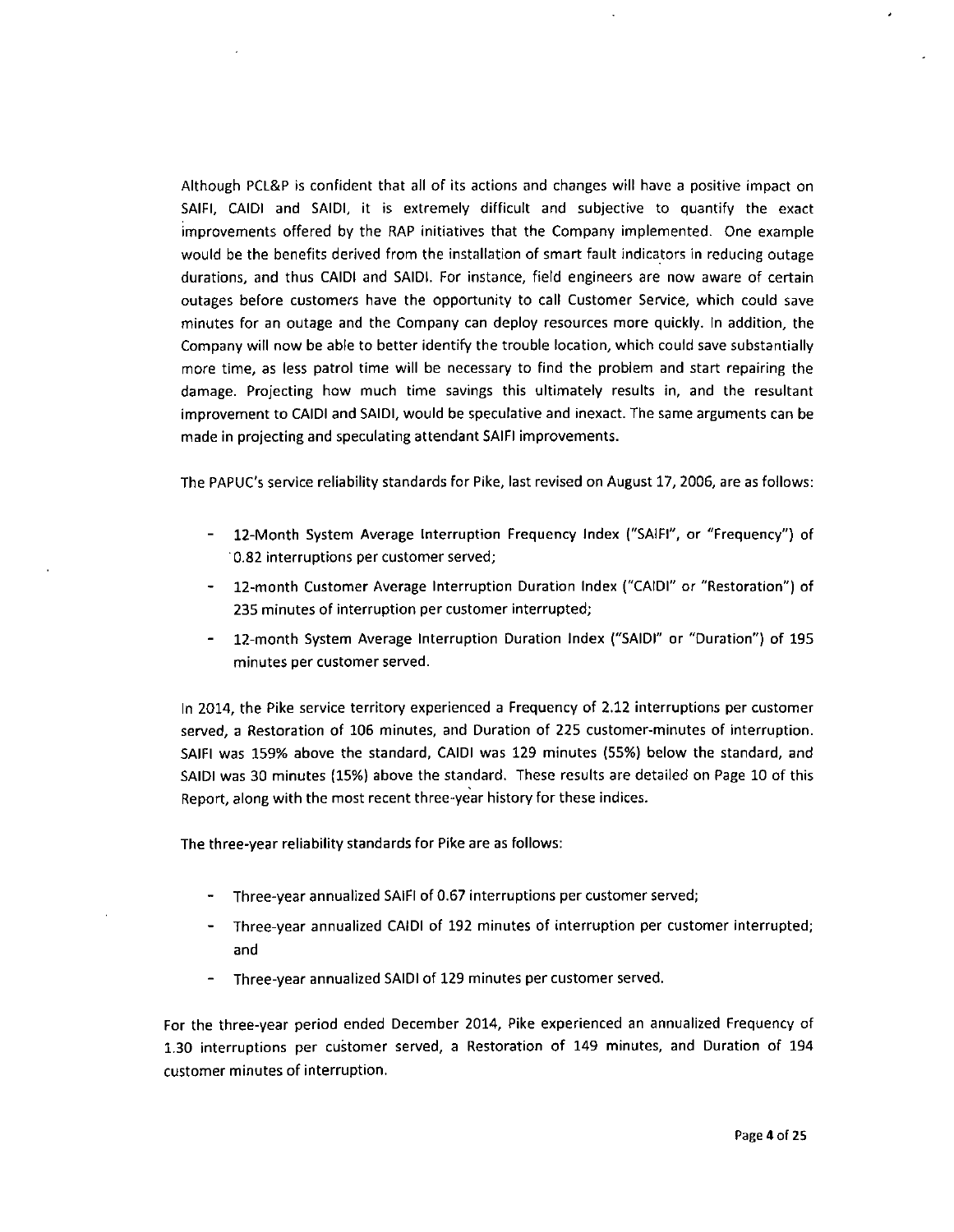There were five major events that affected Pike's service territory during 2014 that were accepted by the PAPUC for exclusion from the statistics. These major events affected 16,123 customers for a total of 87,709 customer-hours (5,262,530 customer minutes) of interruption and are detailed starting on Page 8 of this Report.

The table on Page 9 summarizes, by cause, Pike customer interruptions experienced in 2014, with pre-arranged outages and major events removed. The leading cause of outages is tree contact, with 27 interruptions affecting 1,335 customers for a total of 221,033 customer-minutes. The service reliability program targeted to manage these outages is the three-year, cycle-based tree clearance program. The most recent cycle was completed in 2012, and is scheduled next for completion in 2015. In addition, a Circuit Ownership Program was in effect in 2014, whereby circuits are patrolled by 'circuit owners' who identify and address circuit issues that will help to improve performance. This effort, along with the other service reliability programs that the Company implements, as are discussed later in this Report, are designed to target circuit equipment and conditions that will result in performance improvements.

The distribution inspection and maintenance goals/objectives and capital expenses, are listed starting on Page 13 of this Report. Pike has no transmission lines.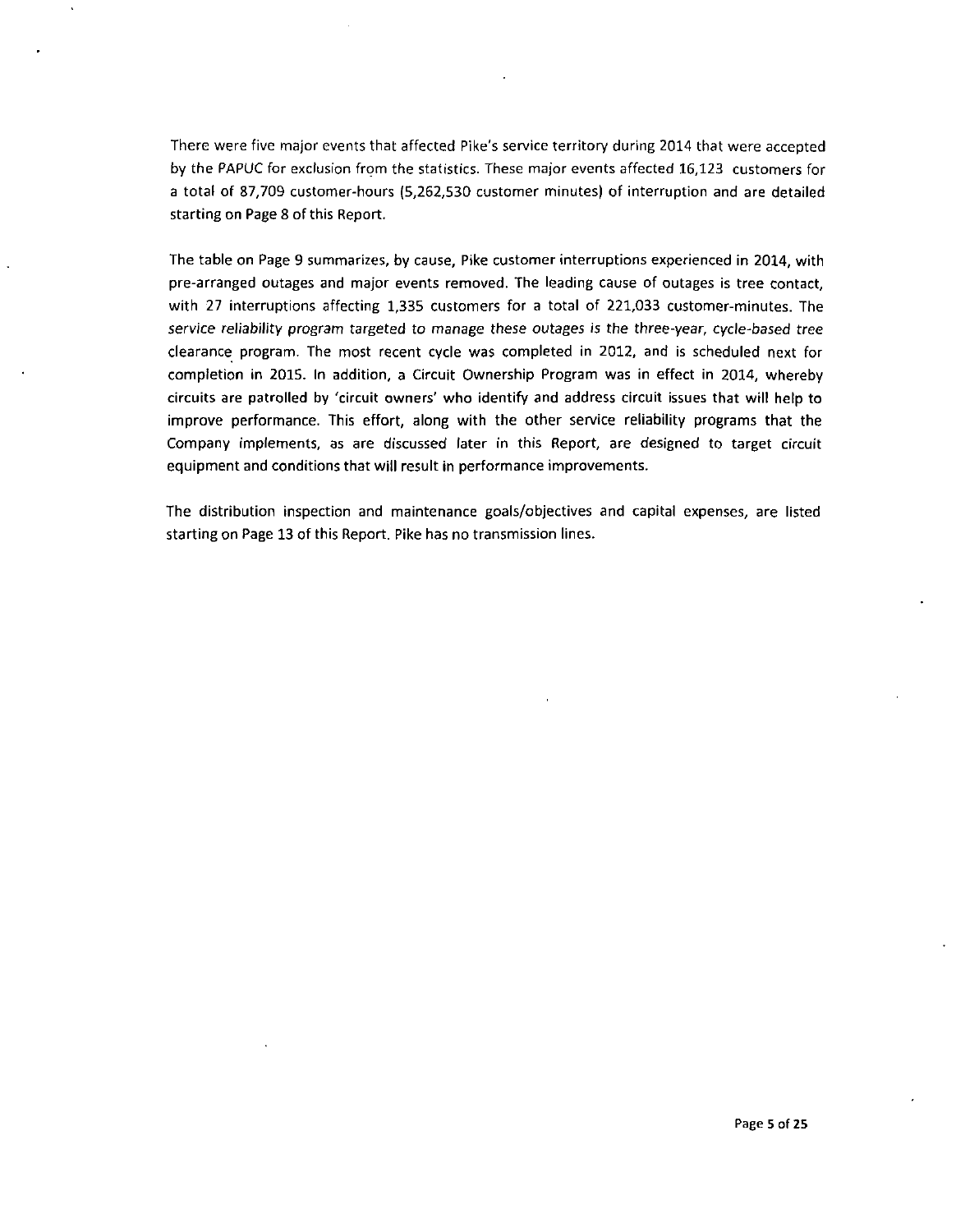## B. 57.195. (b)(2)

A description of each major event that occurred during the year being reported on, including the time and duration of the event, the number of customers affected, the cause of the event and any modified procedures adopted to avoid or minimize the impact of similar events in the future.

#### Major Events

| <b>Date</b> | Cause               | Time    | <b>Duration</b><br>(minutes) | <b>Customers</b><br>Affected | Cust. Min of<br>Interruption |
|-------------|---------------------|---------|------------------------------|------------------------------|------------------------------|
| 7/2/2014    | Lightning Storm     | 3:08 PM | 684                          | 2,526                        | 538.061                      |
| 7/6/2014    | <b>Tree Contact</b> | 3:24 PM | 157                          | 2.522                        | 375.933                      |
| 8/21/2014   | Lightning Storm     | 6:56 PM | 1,447                        | 4,297                        | 3.117,857                    |
| 9/11/2014   | Motor Vehicle       | 7:01 AM | 475                          | 2.281                        | 218,416                      |
| 11/26/2014  | Snow Storm          | 1:07 PM | 3.322                        | 4,497                        | 1.012.263                    |
| TOTAL       |                     |         |                              | 16,123                       | 5,262,530                    |

## a. July 2, 2014

This event was due to a lightning storm with winds gusting up to 28 mph, that entered PCL&P's service territory causing outages on circuits L7-6-34, 104-1-13 and 104-3-13. The storm lasted approximately two and a half hours and interrupted 2,526 customers.

b. July 6. 2Q14

This event occurred on a clear day with winds gusting to speeds of 21 mph. A white pine branch from outside of the clearance zone was blown onto the tap wire and, sensing bushing of a metering device, this caused a fault that locked out circuit L7.

#### c. August 21. 2014

At approximately 7:00 p.m. a severe thunder storm (similar to a microburst) produced heavy rain, lightning and dangerous straight line winds in PCL&P's service territory causing multiple cases of trouble. The storm also produced hail and localized flooding throughout the service area. Several trees were broken at the ground level and uprooted; a significant number of limbs were also broken from tree tops during the weather event, heavily impacting the electrical overhead system. The aftermath of the storm produced lingering fog well into the early hours of August 22nd making it difficult to visually patrol the electrical system. The damage impacted all of the major PA distribution circuits namely, L7-6-34, 5-10-34, 104-1-13, and 104-3-13 causing 4,927 customer interruptions (95% of customer base).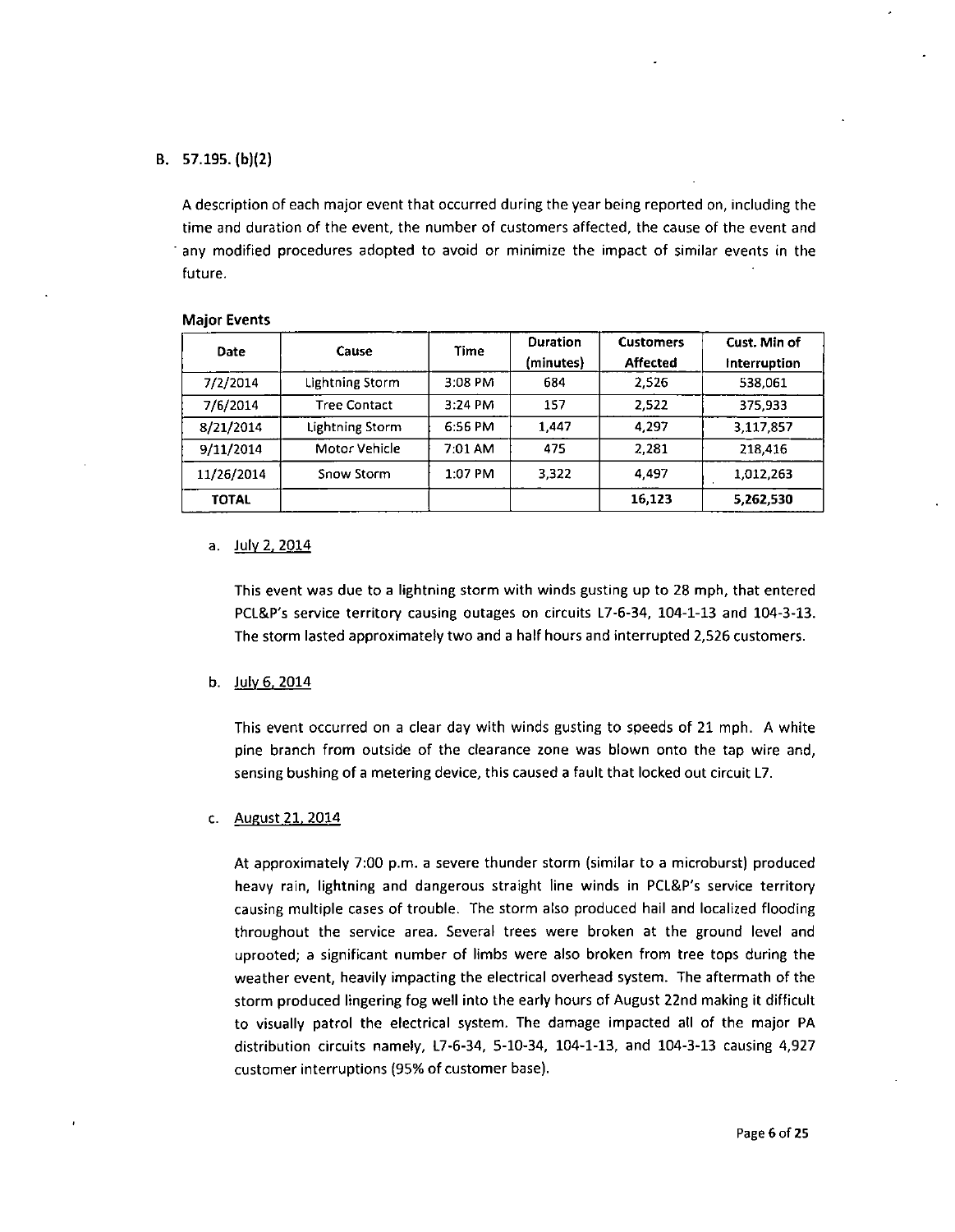## d. September 11, 2Q14

A motor vehicle veered off the road and struck a guy wire anchor. The guy wire was connected to a 13.2 kV distribution pole which in turn was connected via spanning guy to a 34.5 kV mainline junction pole across the street. Also connected to the 34.5 kV junction pole was a primary span and dead-end pole with a three phase transformer bank feeding two customers. All three of these poles were damaged in the accident. The accident knocked two phases of 13.2 kV primary conductor off of multiple poles. It also knocked one phase of the 34.5 kV primary wire off of its insulator on the junction pole, causing a fault that resulted in a recfoser opening and locking out. 2,281 customers lost electrical service 218,416 customer minutes.

## e. November 26, 2014

On November 26, 2014, at approximately 9:00 a.m. a winter storm starting as rain and turning to heavy wet snow entered the Company's service territory. The snow continued until approximately 1:00 p.m. on November 27, Thanksgiving Day. Wind speeds gusted up to 11 miles per hour during the day. The heavy snow caused trees and tree limbs to break and sag bringing down primary and secondary wire. One outage was caused by a plow truck running into and damaging a utility pole with cutouts. There were 4,497 customers affected by this storm and 1,012,263 customer minutes of interruption.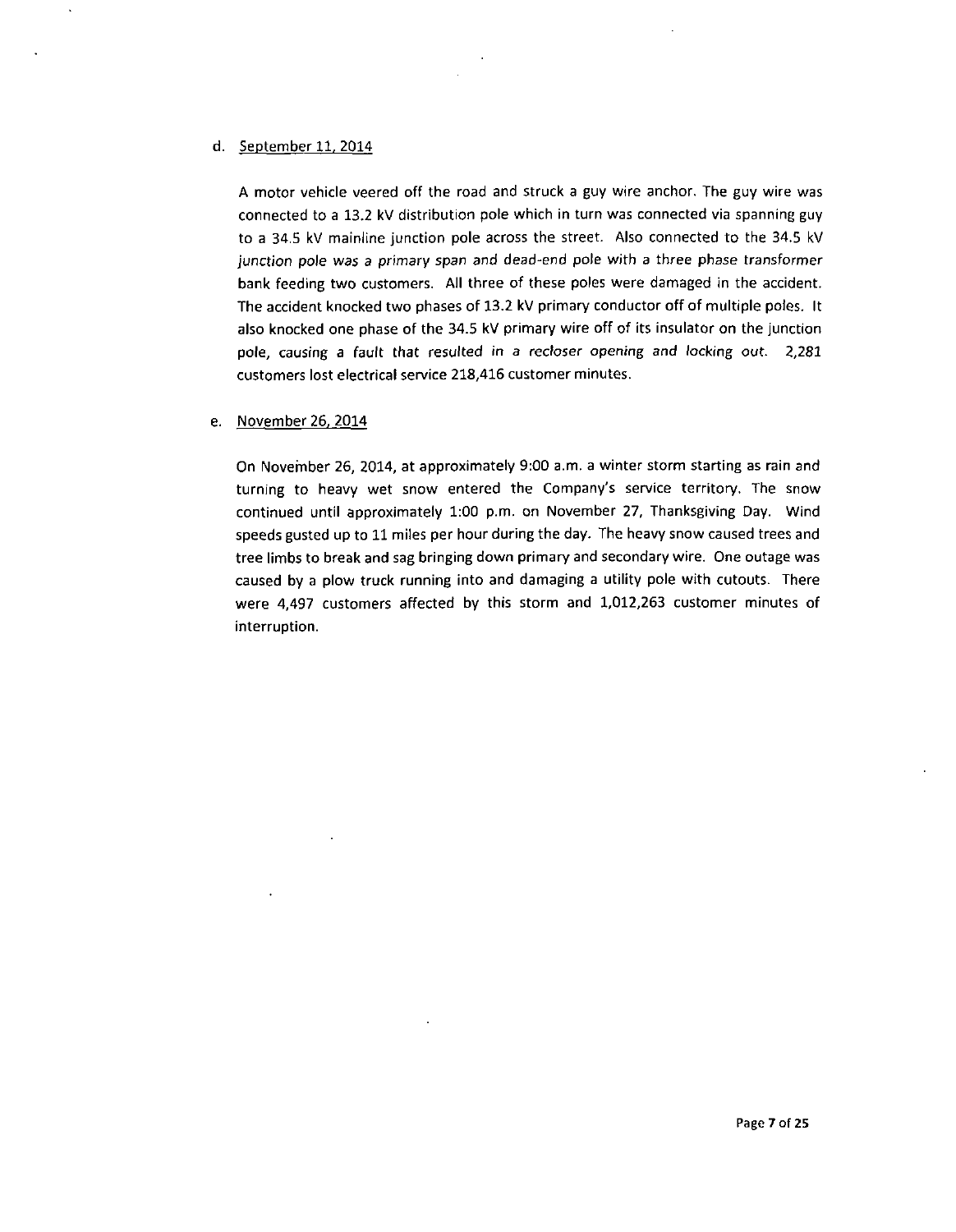## C. 57.195. (b)(3)

A table showing the actual values of each of the reliability indices (SAIFI, CAIDI, SAIDI, and if available, MAIFI) for the EDC's service territory for each of the preceding 3 calendar years. The report shall include the data used in calculating the indices, namely the average number of customers served, the number of sustained interruptions, and the number of customers affected, and the minutes of interruption. If MAIFI values are provided, the number of customer momentary interruptions shall also be reported.

| Year | <b>SAIFI</b> | <b>CAIDI</b> | <b>SAIDI</b> | Average No.<br>of<br>Customers<br>Served | No.<br>of<br>Interruptions | <b>Customers</b><br>Affected | Customer<br><b>Minutes</b><br>of<br>Interruption |
|------|--------------|--------------|--------------|------------------------------------------|----------------------------|------------------------------|--------------------------------------------------|
| 2011 | 0.73         | 297          | 216          | 4,491                                    | 71                         | 3,268                        | 969,660                                          |
| 2012 | 0.57         | 184          | 104          | 4,493                                    | 55                         | 2,542                        | 468,931                                          |
| 2013 | 1.21         | 209          | 253          | 4,495                                    | 54                         | 5,449                        | 1,137,057                                        |
| 2014 | 2.12         | 106          | 225          | 4,506                                    | 62                         | 9,542                        | 1,008,212                                        |

MAIFI data is not presently available.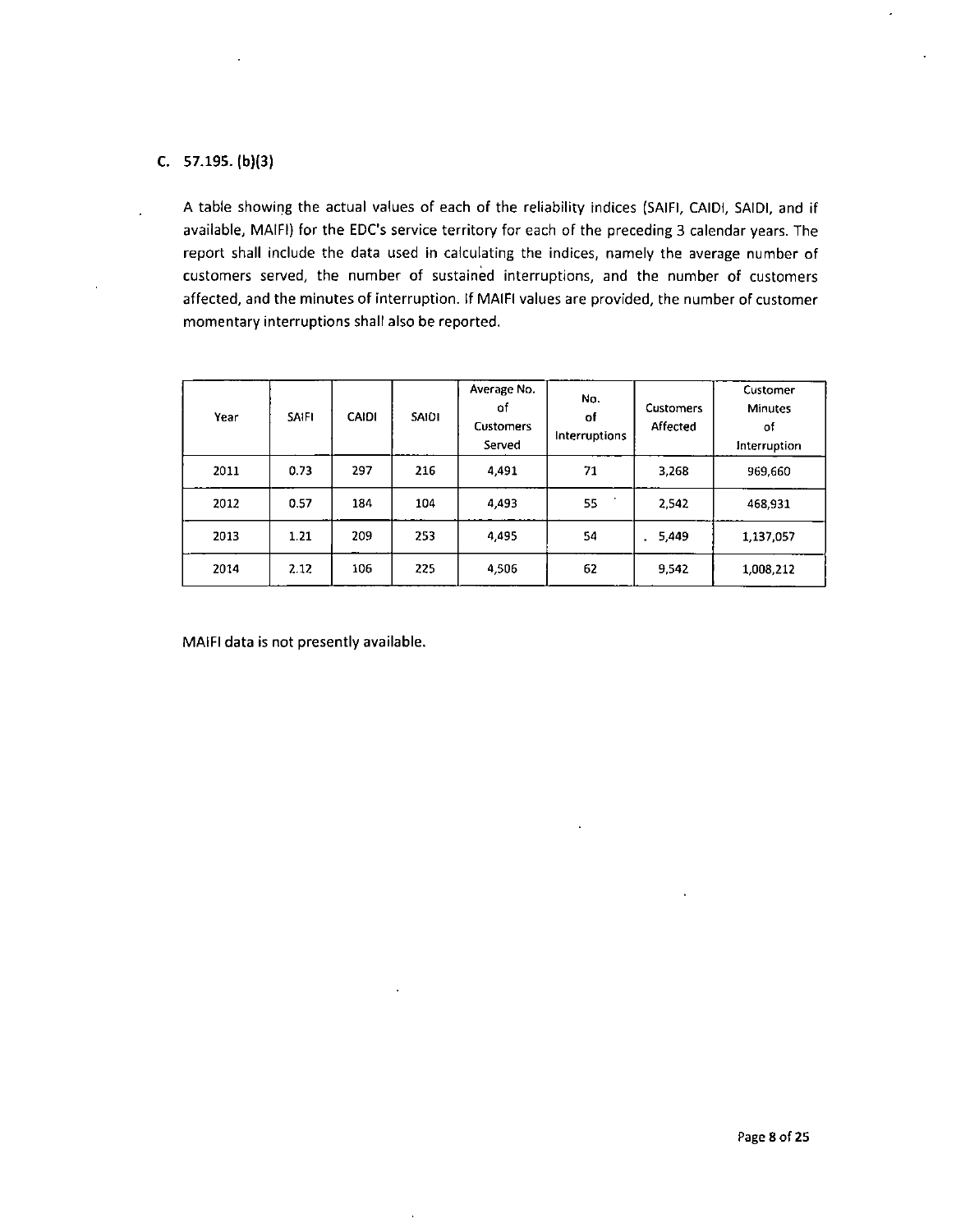## D. § 57.195. (b)(4}

 $\ddot{\phantom{a}}$ 

 $\omega_{\rm{c}}$  ,  $\omega$ 

 $\cdot$ 

A breakdown and analysis of outage causes during the year being reported on, including the number and percentage of service outages, the number of customers interrupted, and customer interruption minutes categorized by outage cause such as equipment failure, animal contact, tree related, and so forth. Proposed solutions to identify service problems shall be reported.

| <b>Causes of Interruption</b> |                  |                |                                     |                                   |  |
|-------------------------------|------------------|----------------|-------------------------------------|-----------------------------------|--|
| <b>Cause Description</b>      | No. of<br>Inter. | % of<br>Inter. | <b>Customers</b><br><b>Affected</b> | <b>Customer</b><br><b>Minutes</b> |  |
| Tree                          | 27               | 43.50%         | 1,335                               | 221,033                           |  |
| <b>Equipment Failure</b>      | 20               | 32.30%         | 2,957                               | 206,258                           |  |
| No Cause Found/Other          | 7                | 11.30%         | 767                                 | 87.446                            |  |
| Animal                        | з                | 4.80%          | 28                                  | 3,578                             |  |
| Lightning                     | 3                | 4.80%          | 33                                  | 6,109                             |  |
| Overload                      | 1                | 1.60%          | 4,421                               | 483,565                           |  |
| Work Error                    | 1                | 1.60%          | 1                                   | 223                               |  |
| Non-Comp Acc                  | 0                | $0.00\%$       | 0                                   | 0                                 |  |
| Cust Problem                  | 0                | 0.00%          | 0                                   | 0                                 |  |
|                               |                  |                |                                     |                                   |  |
| Total                         | 62               |                | 9.542                               | 1,008,212                         |  |

As noted in the above table, the primary cause of interruptions in 2014 was 'tree contacts'. The 2012 Pike distribution vegetation management program included the approximately 57 miles of the L7 and Substation 104 overhead primary system, which is the total of the Pike service territory. The 2015 Distribution L7 Vegetation Maintenance in Pike commenced in March 2015 and is planned to be completed by the end of May 2015. This area is scheduled to undergo the established quarterly worst performing segment-based tree clearance program. During 2014, Pike assisted municipalities in the removal of approximately 30 hazard trees. Tree issues are also reported and addressed during the Circuit Ownership circuit patrols.

 $\sim$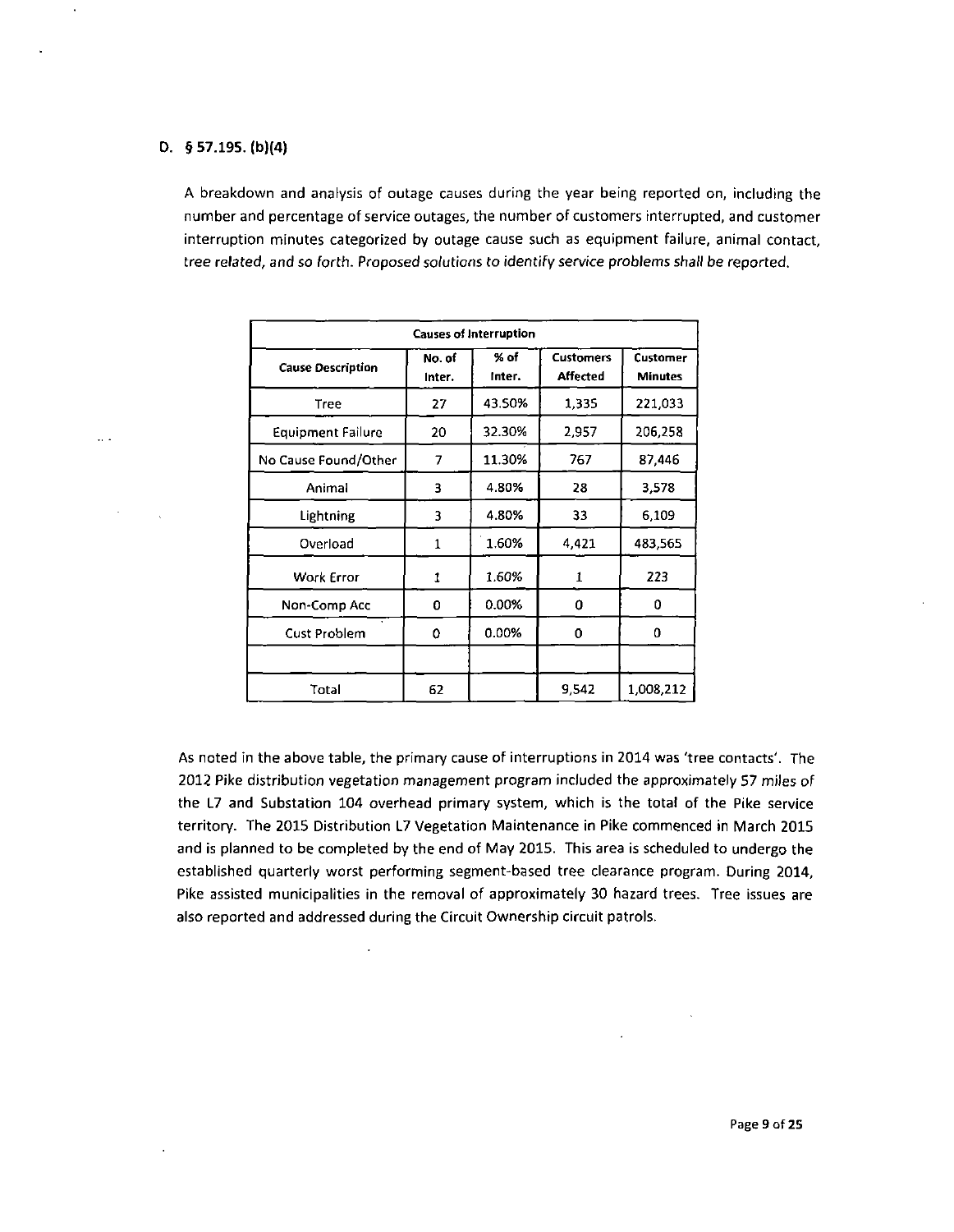## **E. §57.195(b)(5)**

A list of the major remedial efforts taken to date and planned for circuits that have been on the worst performing 5% of circuits list for a year or more.

Pursuant to Pike's exemption as set forth in §57.195(c), and as discussed above, Pike is not required to address this subsection.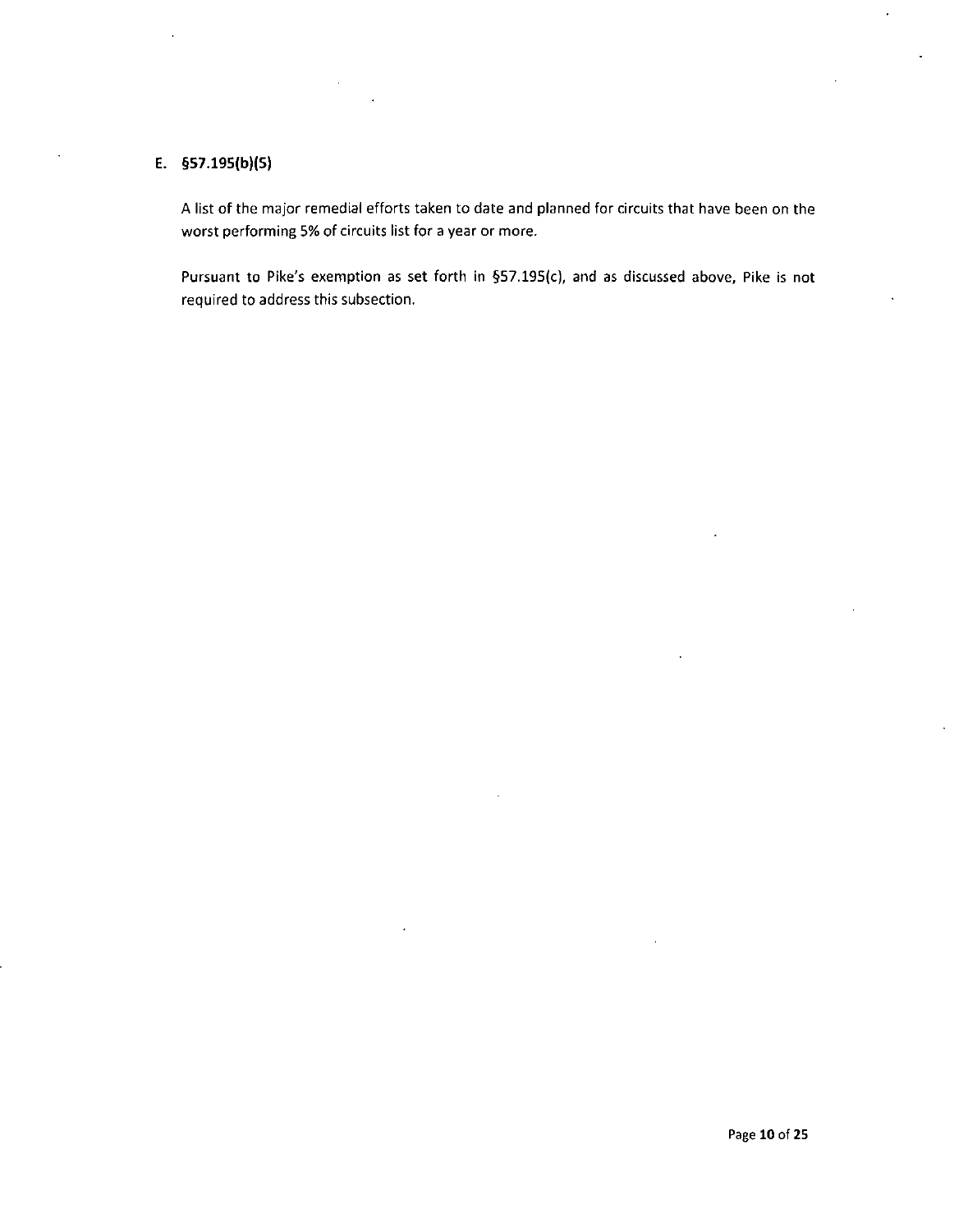## F. § 57.195. (b)(6)

A comparison of established transmission and distribution inspection and maintenance goals/objectives versus actual results achieved during the year being reported on. Explanations of any variances shall be included.

## **T/D Inspection/Maintenance Goals/Objectives**

## **Goals/Objectives vs. Results**

For distribution goals and objectives, the Company focused on completing all scheduled preventive maintenance on its distribution facilities. As set forth below, Pike met these goals. Pike has no transmission facilities.

- Distribution Vegetation Management
	- o While no vegetation management activity was scheduled for 2014, the Company responded to several requests from customers and municipalities for tree trimming and hazard tree removal.
- Pole Inspection Program
	- o Distribution poles are inspected on a twelve year cycle. PCL&P planned to inspect 350 of its approximately 4,200 poles in 2014. Pike performed 450 pole inspections in 2014.
- Distribution Overhead Line Inspections
	- o The 2014 program included infrared inspection of all three-phase circuitry, which Pike completed as planned.
- Power Quality
	- o The 2014 maintenance program required inspection of eleven capacitors and five regulators, which Pike completed as planned.
- Recloser Program
	- o The 2014 maintenance program required visual inspection of all reclosers annually, and a functional test every three years. Pike installed a fourth recloser in October 2014. A functional test is performed during the commissioning of new reclosers. Four visual inspections and one functional test were completed in 2014.
- Substation Maintenance and Inspection Program
	- o The 2014 program required completion of all inspection and maintenance requirements as listed in Appendix I for the Matamoras Substation, which Pike completed as planned.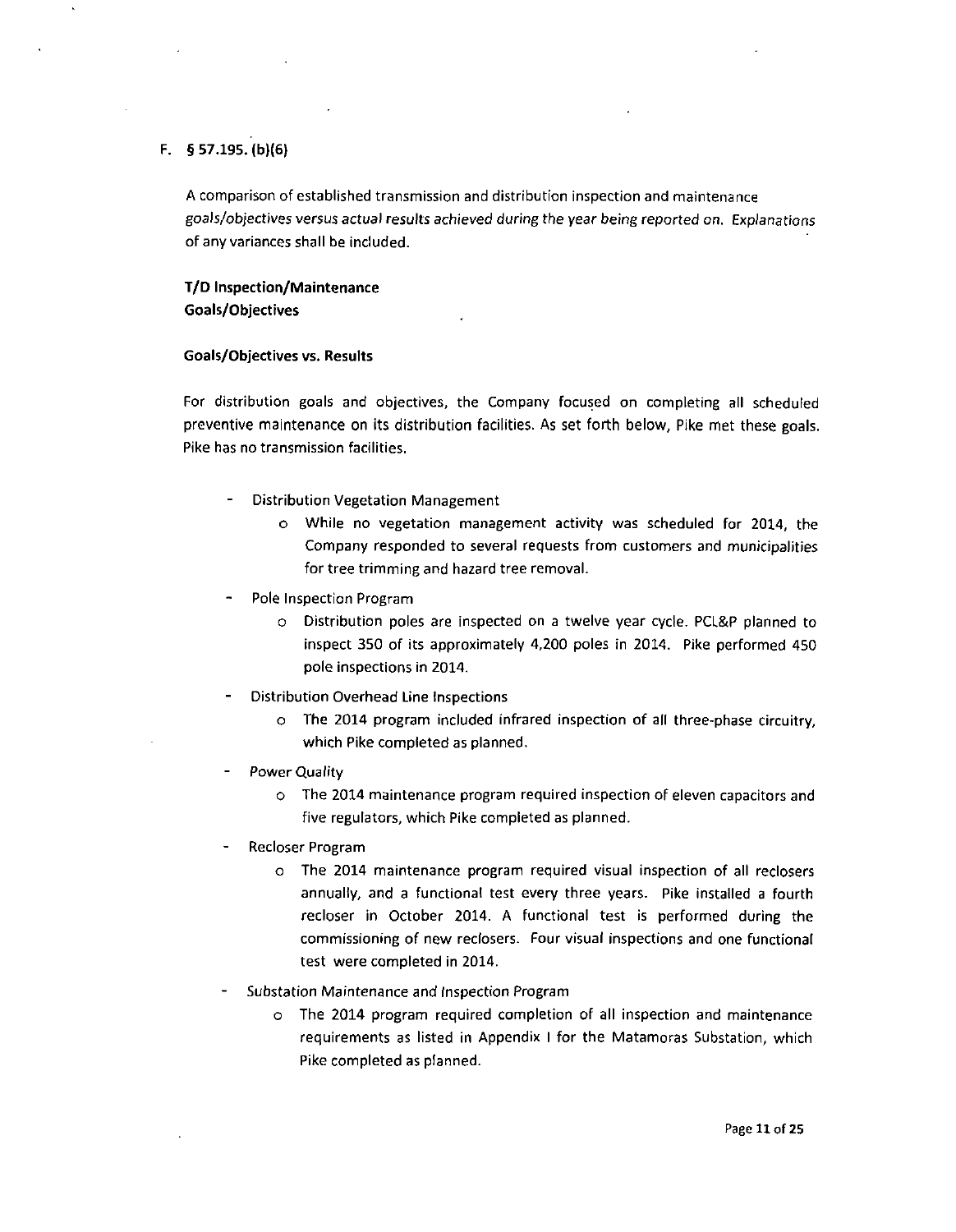- Transformer Inspection Program  $\frac{1}{2}$ 
	- o PCL&P is required to inspect all of its padmount on a five-year cycle. Pike inspected all of its 268 pad-mounted distribution transformers in 2013. This completes the pad-mounted transformer inspection portion of the PA l&M Plan until 2018.
	- o PCL&P is required to inspect all of its overhead distribution transformers on a two-year cycle as part of the overhead distribution line inspection program. All overhead distribution transformers were inspected in 2014. The next inspection cycle is scheduled to start and be completed in 2016.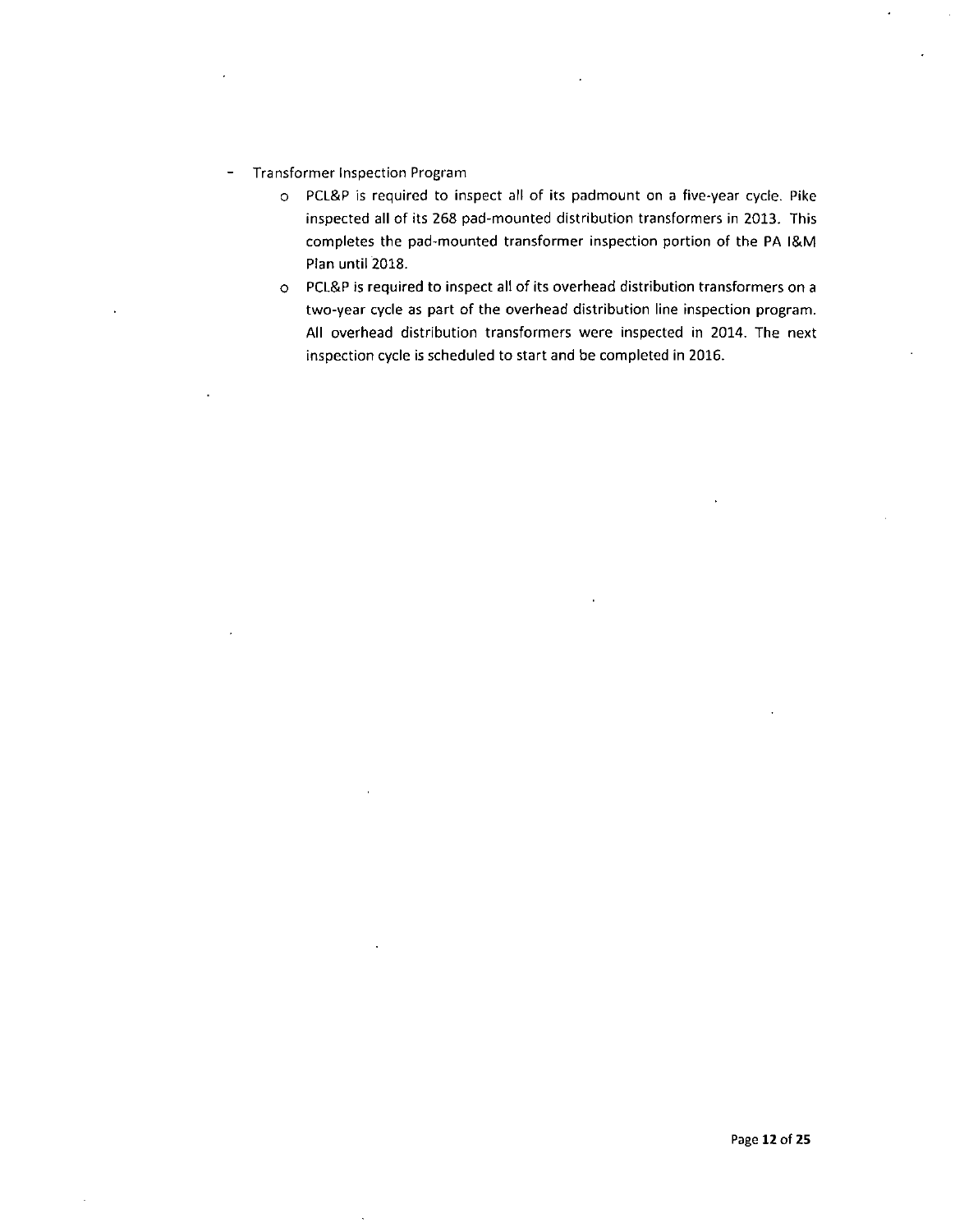## **G. § 57.195. (b)(7)**

 $\hat{\mathbf{v}}$ 

A comparison of budgeted versus actual transmission and distribution operation and maintenance expenses for the year being reported on in total and detailed by the EDC's own functional account code or FERC account code as available. Explanations of any variances 10% or greater shall be included.

## **T/D Operation and Maintenance**

|                                                        | 2014          | 2014          |
|--------------------------------------------------------|---------------|---------------|
| 2014 O&M Expenditures                                  | <b>Budget</b> | <b>Actual</b> |
|                                                        | (5,000)       | (5,000)       |
| 5600 OPERATION SUPERVISION AND ENGINEERING             | 14.7          | 25.2          |
| <b>5630 OVERHEAD LINE EXPENSES</b>                     | 5.7           | 44.5          |
| <b>5670 RENTS</b>                                      | 0.0           | 0.3           |
| 5700 MAINTENANCE OF STATION EQUIPMENT TRANSMISSION     | 3.3           | 0.0           |
| 5710 MAINTENANCE OF OVERHEAD LINES TRANSMISSION        | 8.8           | 0.2           |
| 5800 OPERATION SUPERVISION AND ENGINEERING             | 106.5         | 138.6         |
| 5810 LOAD DISPATCHING                                  | 0             | 0.0           |
| <b>5820 STATION EXPENSES</b>                           | 49.3          | 7.6           |
| <b>5830 OVERHEAD LINE EXPENSES</b>                     | 27.7          | 103.7         |
| 5840 UNDERGROUND LINE EXPENSES                         | 32.2          | 10.8          |
| <b>5860 METER EXPENSES</b>                             | 33.9          | 42.5          |
| 5870 CUSTOMER INSTALLATIONS EXPENSES                   | 0.0           | 0.4           |
| 5880 MISCELLANEOUS DISTRIBUTION EXPENSES               | 201.3         | 254.6         |
| <b>5890 RENTS</b>                                      | 0.7           | 0.1           |
| 5920 MAINTENANCE OF STATION EQUIPMENT DISTRIBUTION     | 12.8          | 3.2           |
| 5930 MAINTENANCE OF OVERHEAD LINES DISTRIBUTION        | 156.5         | 652.5         |
| 5940 MAINTENANCE OF UNDERGROUND LINES DISTRIBUTION     | 51.8          | 47.3          |
| 5960 MAINTENANCE OF STREET LIGHTING AND SIGNAL SYSTEMS | 18.9          | 15.5          |
| 5980 MAINTENANCE OF MISCELLANEOUS DISTRIBUTION PLANT   | 0             | 0.0           |
| <b>Total Distribution</b>                              | 724.1         | 1,347.0       |

 $\ddot{\phantom{a}}$ 

÷

 $\bar{z}$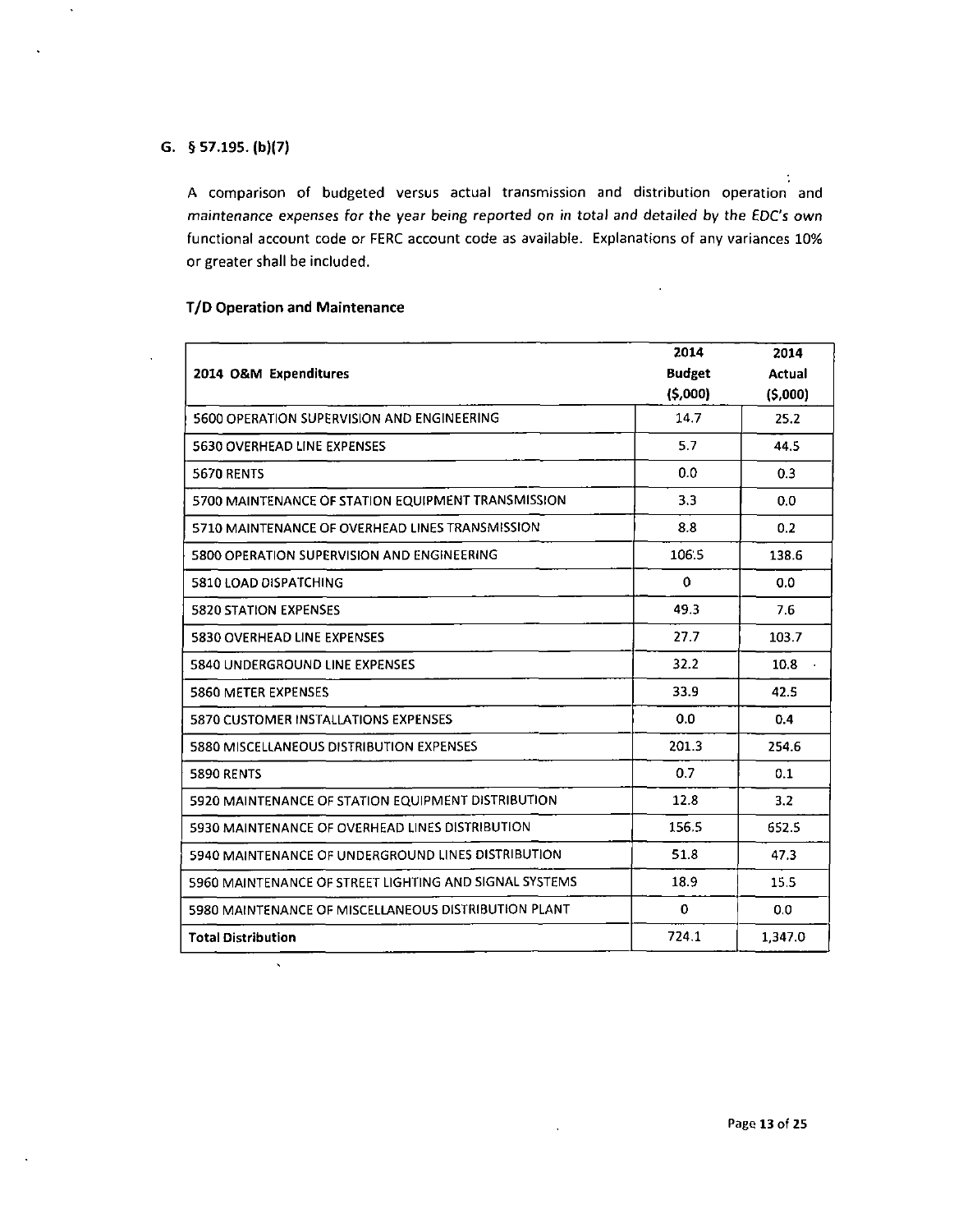The 2014 Actual Operation and Maintenance Expenses exceeded the budgeted amounts by  $\ddot{\cdot}$ 186%.  $\overline{a}$ 

- In 2014, Pike was involved in two significant planned/scheduled outages to complete work associated with both capital and O&M. These outages were scheduled to safely make a series of critical maintenance and electric service reliability improvements.
- Electric Operations: The annual tree trimming cycle was expedited from the third quarter to the first and second quarters due to performance and commitments made to local municipalities

 $\mathcal{L}$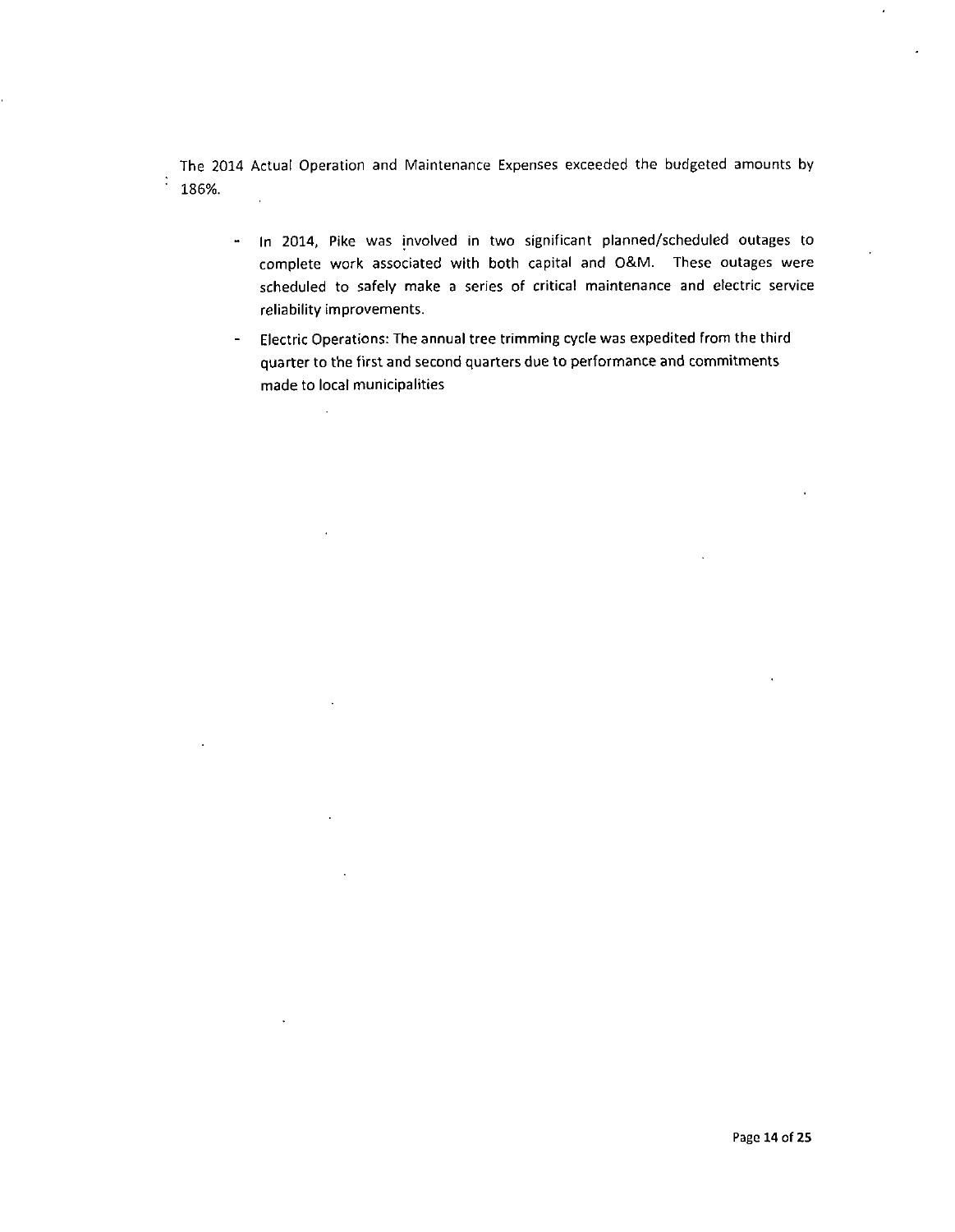## H. § 57.195. (b)(8)

A comparison of budgeted versus actual transmission and distribution capital expenditures for the year being reported on in total and detailed by the EDC's own functional account code or FERC account code as available. Explanations of any variances 10% or greater shall be included.

## **T/D Capital Expenditures**

| Account# | <b>Capital Project</b>                                 | 2014           | 2014           |
|----------|--------------------------------------------------------|----------------|----------------|
|          |                                                        | Budget(\$,000) | Budget(\$,000) |
| 330      | 2014 Circuit Reliability Blanket (PARC)                | 11.2           | 36.9           |
| 330      | 2014 Pole Inspection Bracket (PARC)                    | 40.4           | - 0            |
| 330      | Line 7 Recloser                                        | - 0            | 79.1           |
| 330      | US 209-Cummins Hill Rd to Ryan                         | - 0            | 273.5          |
| 330      | PA STORM STARTED 11 26 2014                            | -0             | 34.8           |
| 330      | 2014 Electric Distribution / Transformer Blankets - PA | 264.6          | 464.2          |
| 330      | Electric Meter Purchases - PA                          | 29.7           | 17.9           |
| 330      | Electric Meter 1st Install Bkt - PA                    | 40.9           | 17.3           |
| 330      | <b>Westfall Enhancements</b>                           | 160.8          | 109.0          |
| 330      | Bldg. Improvement Blaket - PA                          | - 0            | 25.0           |
|          | <b>Total Capital</b>                                   | 547.6          | 1057.7         |

- The 2014 overall Capital Expenditures were over by 52% vs. budgeted. The over run was the result of Electric Distribution Blankets work and Transformer purchases. The US 209 Cummins Hill Rd to Ryan project was budgeted for 2013, but the spending overflowed into 2014. Line 7 Recloser and Bldg Improvements work was unbudgeted. In 2014, Pike County L&P was involved in two significant planned/scheduled outages to complete work associated with both capital and O&M. These outages were scheduled to safely make a series of critical maintenance and electric service reliability improvements.

Blankets are open at the beginning of each year for unexpected small dollar projects that come up during the year. We have a small Pennsylvania Blanket that is opened each year for these types of jobs. In 2014, we did use the blanket and it was closed.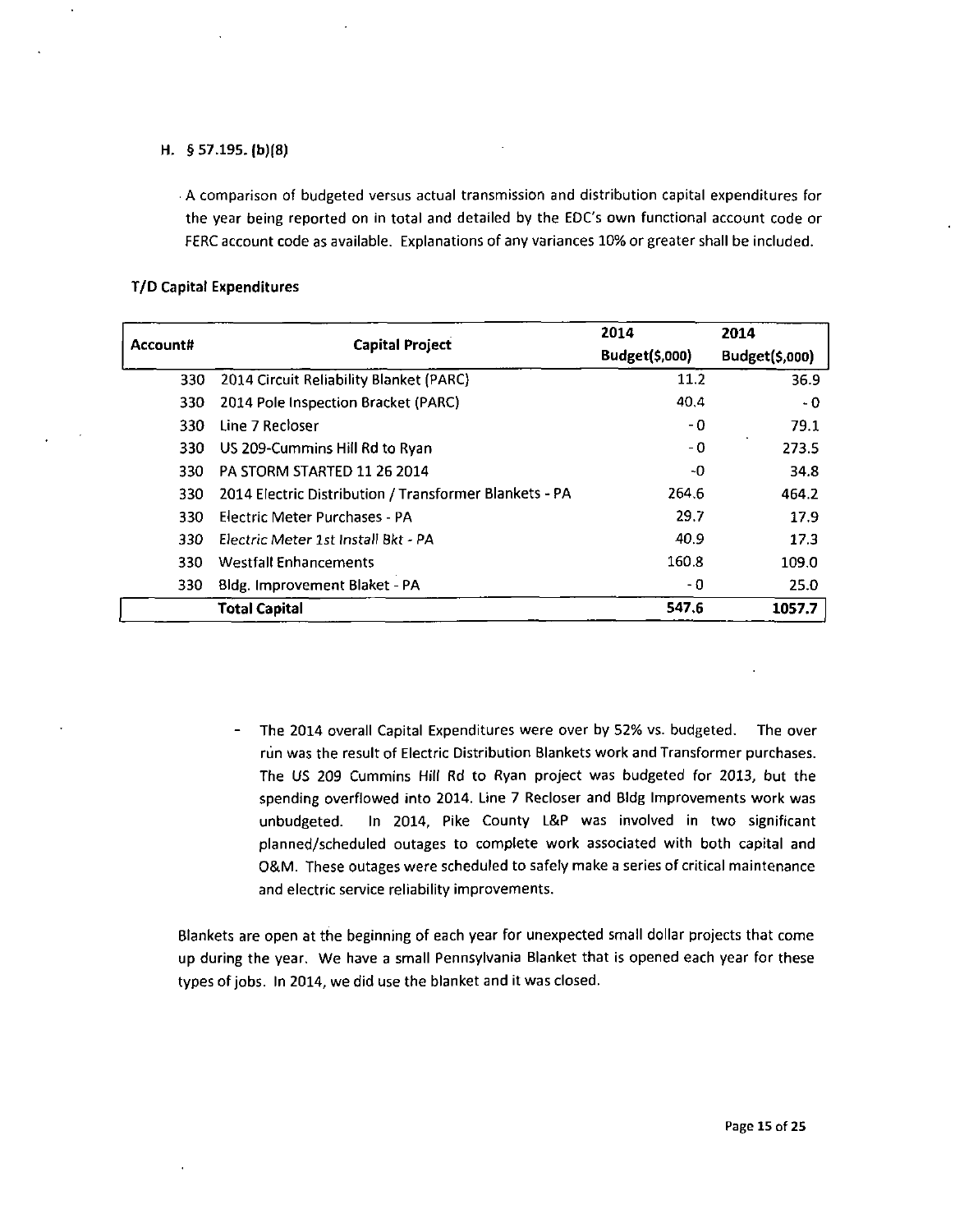## § 57.195. (b)(9)

Quantified transmission and distribution inspection and maintenance goals/objectives for the current calendar year detailed by system area (that is by transmission, substation and distribution.)

## **T/D**

**Inspection and Maintenance Goals/Objectives Quantified** 

Inspection and maintenance programs, designed with the intention of improving frequency of interruption and minimizing the resultant increases in restoration (as frequency is improved), have been in effect in Pike's service territory for over ten years. In addition, the "Biennial Inspection, Maintenance, Repair and Replacement Plan" became effective on January 1, 2012. This plan along with the associated programs are focused on field facilities and customer satisfaction, and are effective in minimizing the probability of an interruption while limiting the number of customers affected per interruption. The major programs are:

- Distribution Vegetation Management Spot trimming and hazard tree removal are performed as conditions are identified. The next trim cycle is schedule for 2015.
- Pole Inspections Planned 350 Poles are scheduled to be inspected in 2015.
- Power Quality The 2015 maintenance program will require inspection of eleven capacitors and five regulators.
- Recloser Program  $\bullet$ The 2015 maintenance program will require inspection of four reclosers.
- Substation Maintenance and Inspection Program  $\bullet$ The 2015 maintenance program will require the completion of all monthly and annual inspection and maintenance requirements, as listed in Appendix I for the Matamoras  $\mathop{\mathsf{Substation}}$  , and an interaction of all monthly and all monthly and annual monthly and annual monthly and annual monthly and annual monthly and annual monthly and annual monthly and annual monthly and annual monthly and a
- **Distribution Overhead Line Inspections** All five circuits for Pike were scheduled for inspection in 2014 and 2015. They were completed in 2014. The next inspection cycle is due in 2016.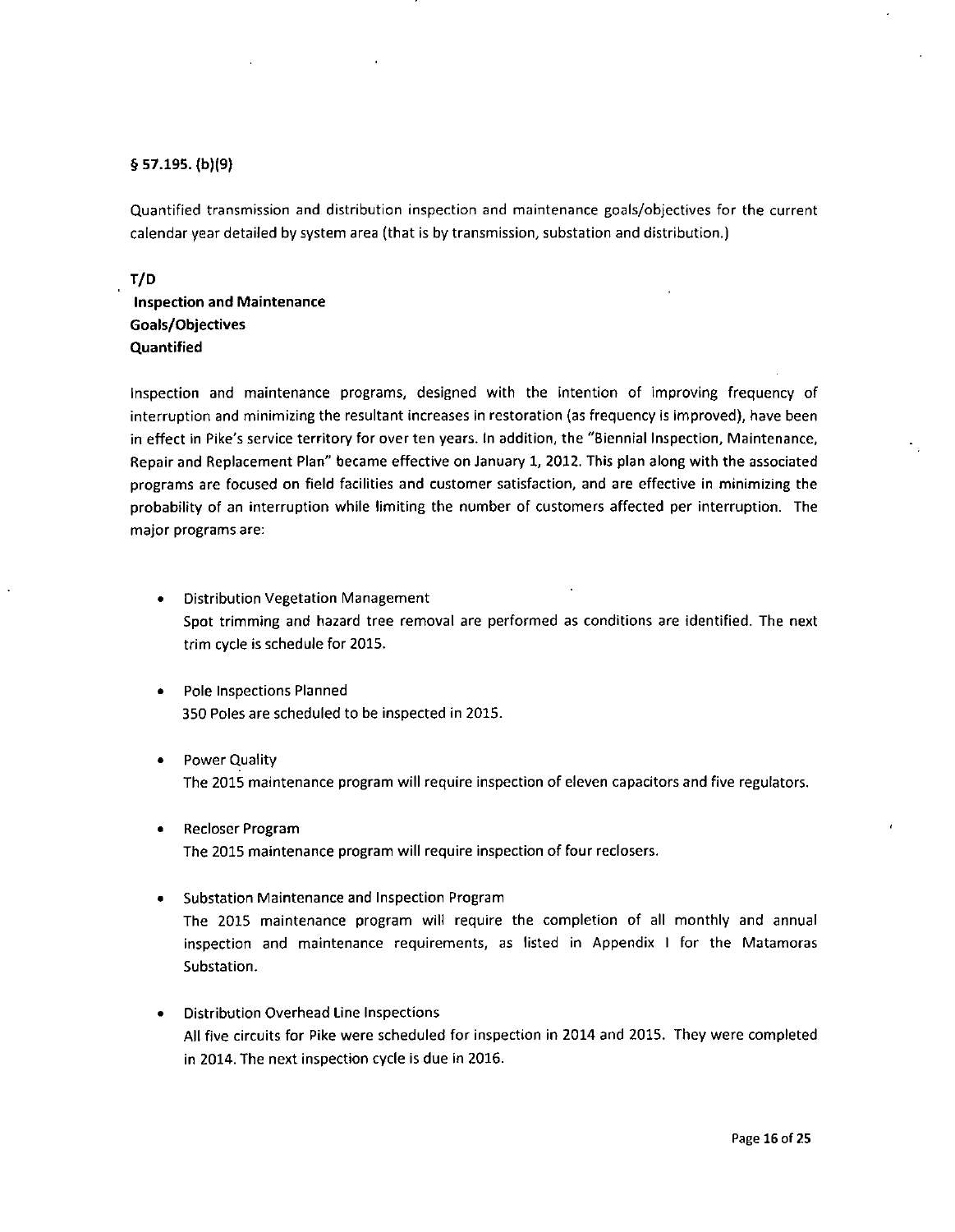#### Distribution Transformer Inspections  $\bullet$

In 2014 all overhead transformers were inspected. Next inspection of overhead transformers are scheduled to be completed in 2016. The overhead line inspection program and pad mount transformers will be inspected at least once every five years.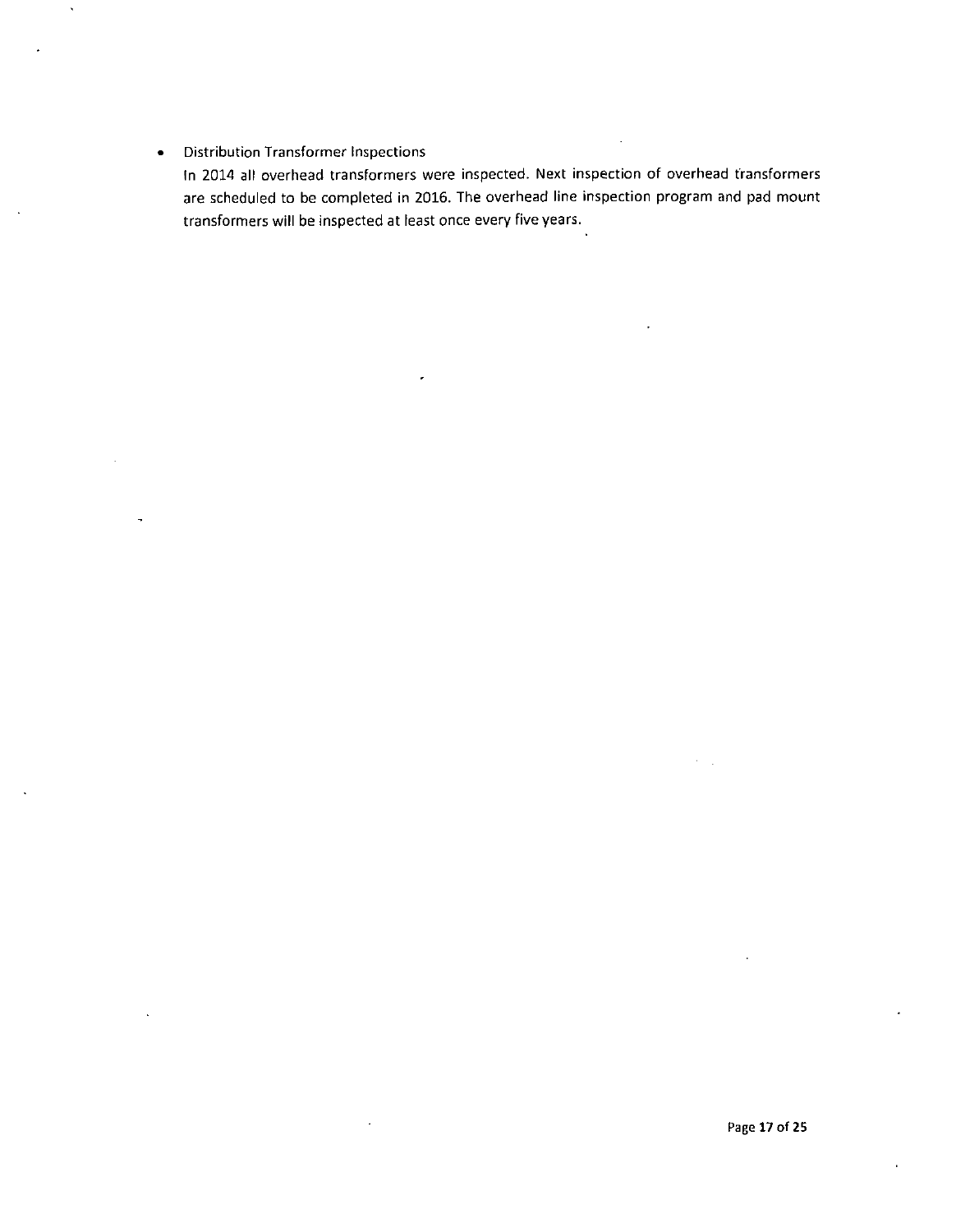## §57.195. (b)(10)

Budgeted transmission and distribution operation and maintenance expenses for the current year in total and detailed by the EDC's own functional account code or FERC account code as available.

## **T/D Operation and Maintenance**

|                |                                                   |    | 2015           |
|----------------|---------------------------------------------------|----|----------------|
| <b>0&amp;M</b> | <b>Capital Project</b>                            |    | Budget(\$,000) |
| 5600           | OPERATION SUPERVISION AND ENGINEERING             |    | 16.0           |
| 5630           | <b>OVERHEAD LINE EXPENSES</b>                     |    | 6.5            |
| 5700           | MAINTENANCE OF STATION EQUIPMENT TRANSMISSION     |    | 8.7            |
| 5710           | <b>MAINTENANCE OF OVERHEAD LINES TRANSMISSION</b> |    | 8.6            |
| 5800           | OPERATION SUPERVISION AND ENGINEERING             |    | 124.1          |
| 5820           | <b>STATION EXPENSES</b>                           |    | 48.7           |
| 5830           | <b>OVERHEAD LINE EXPENSES</b>                     |    | 27.4           |
| 5840           | UNDERGROUND LINE EXPENSES                         |    | 9.0            |
| 5860           | <b>METER EXPENSES</b>                             |    | 38.2           |
| 5880           | MISCELLANEOUS DISTRIBUTION EXPENSES               |    | 168.2          |
| 5890           | <b>RENTS</b>                                      |    | 0.7            |
| 5920           | MAINTENANCE OF STATION EQUIPMENT DISTRIBUTION     |    | 22.4           |
| 5930           | MAINTENANCE OF OVERHEAD LINES DISTIBUTION         |    | 749.8          |
| 5940           | MAINTENANCE OF UNDERGROUND LINES DISTIBUTION      |    | 44.8           |
| 5960           | MAINTENANCE OF STREET LIGHTING AND SIGNAL SYSTEMS |    | 21.0           |
|                | <b>Total Distibution</b>                          | \$ | 1.294.10       |

 $\mathcal{L}^{\pm}$ 

 $\epsilon$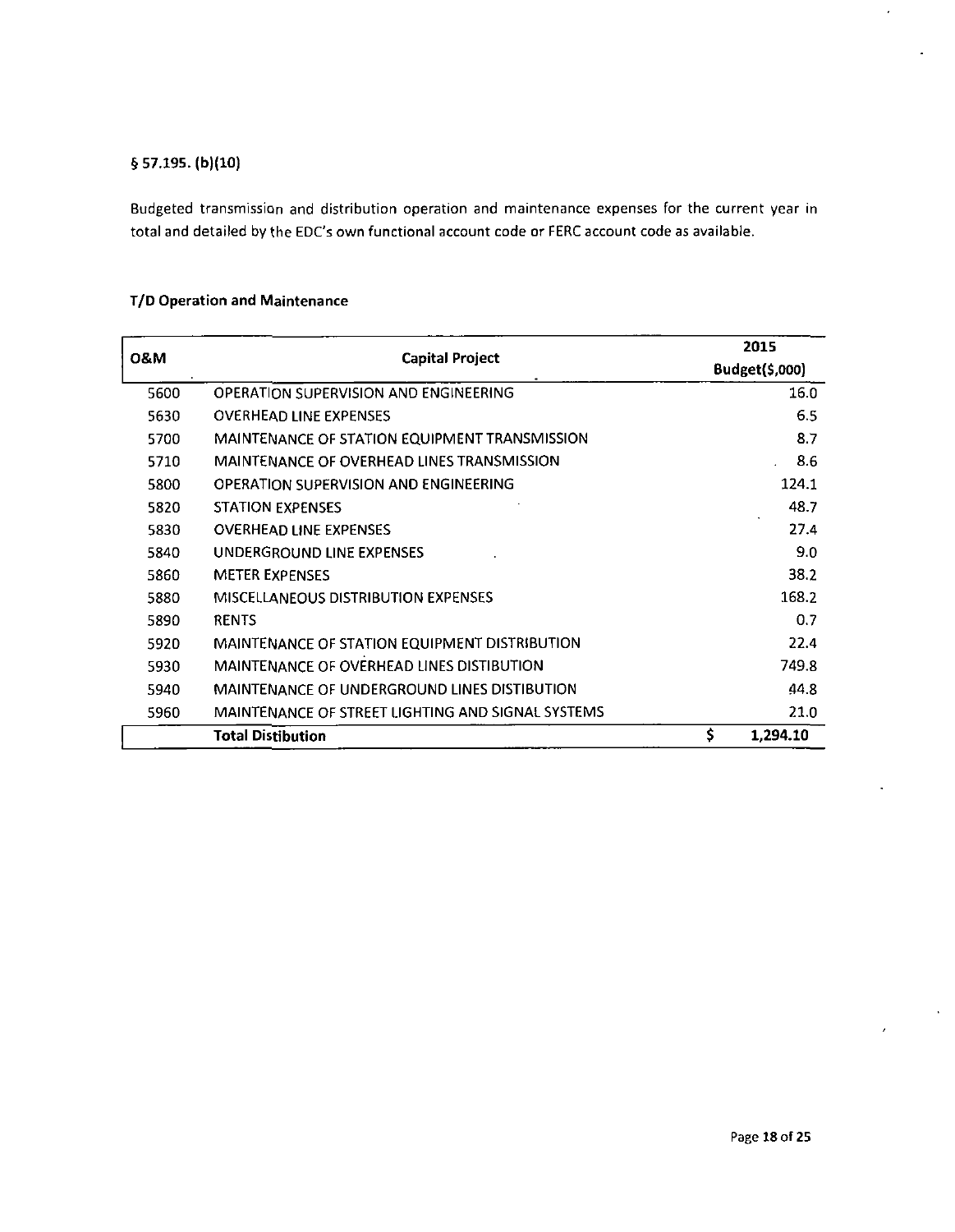## §57.195. (b)(ll)

 $\bullet$ 

 $\bar{\beta}$ 

Budgeted transmission and distribution capital expenditures for the current year in total and detailed by the EDC's own functional account code or FERC account code as available.

## **T/D Capital Expenditures**

| Account# | <b>Capital Project</b>                        | 2015           |
|----------|-----------------------------------------------|----------------|
|          |                                               | Budget(\$,000) |
| 330      | Electric Meter Purchases - PA                 | 32.0           |
| 330      | Electric Meter 1st Install Bkt-PA             | 55.7           |
| 330      | Pole Inspection Blanket(PARC)                 | 156.7          |
| 330      | Old Milford Road - Double Circuit Part 2      | 517.0          |
| 330      | <b>Electric Dist Blanket and Transformers</b> | 312.4          |
|          | <b>Total Capital</b>                          | 1.073.80       |

 $\ddot{\phantom{a}}$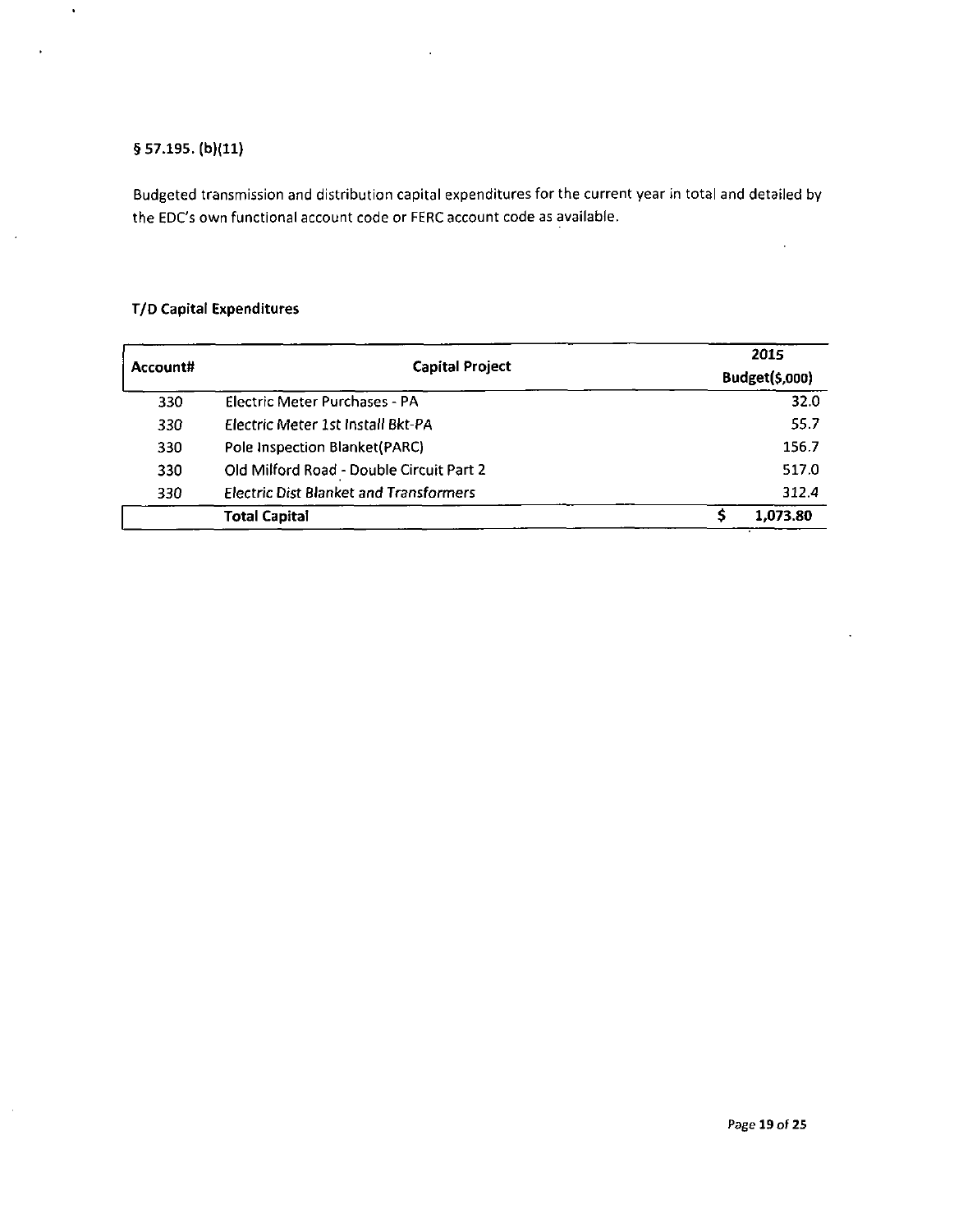## § 57.195. (b)(12)

 $\bar{z}$ 

Significant changes, if any, to the transmission and distribution inspection and maintenance programs previously submitted to the PAPUC.

**T/D Inspection and Maintenance Programs Significant Changes** 

## **Inspection & Maintenance Changes**

 $\epsilon$ 

There were no significant changes to Pike's Inspection and Maintenance programs in 2014. Inspection programs in 2015 will be performed in accordance with the Company's "Biennial Inspection, Maintenance, Repair and Replacement Plan" filed with the PAPUC.

 $\epsilon$ 

 $\ddot{\phantom{a}}$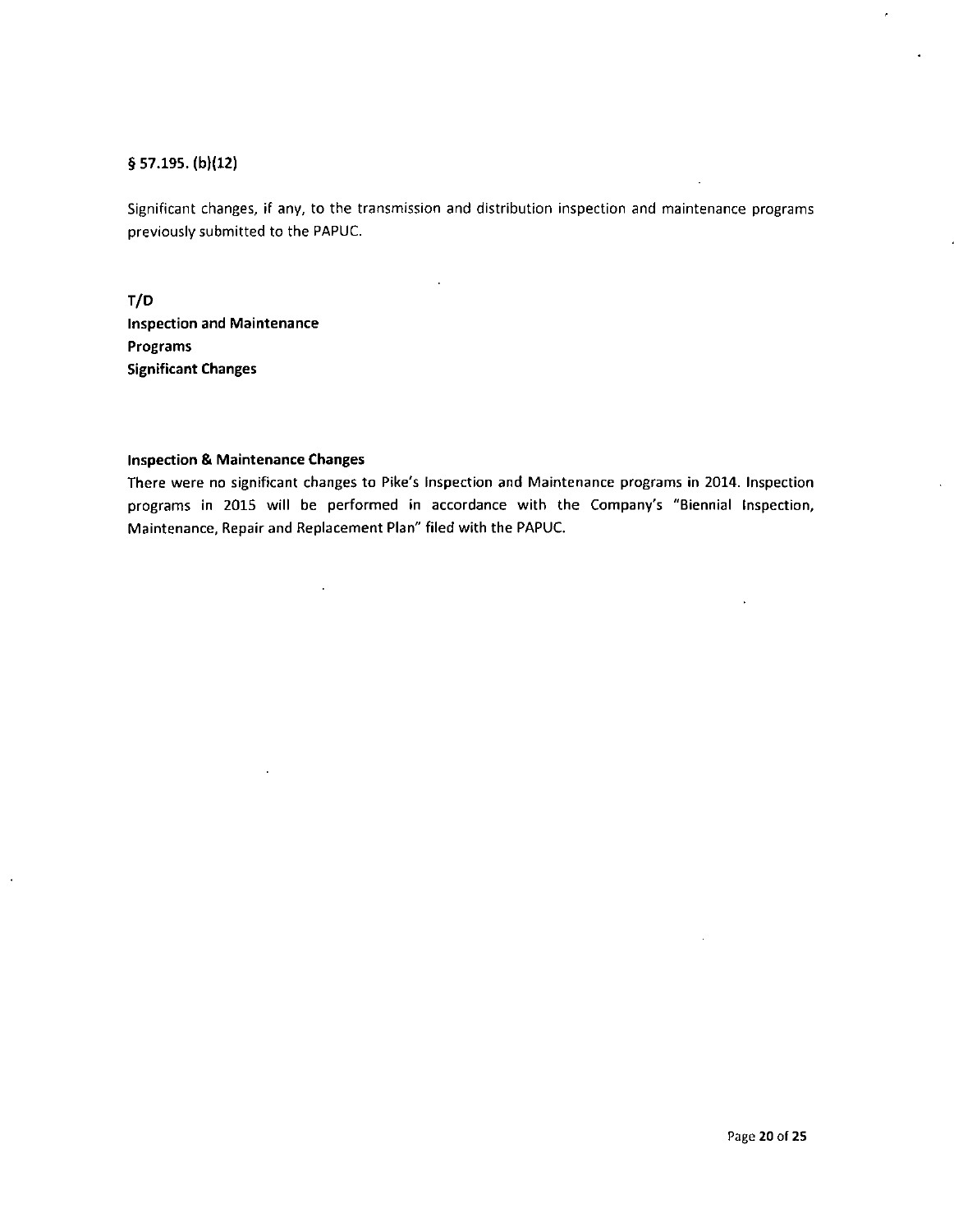## **Appendix I Substation Maintenance and Inspection Program**

#### **Item Description:**

Examine individual utility substation maintenance programs to validate proper maintenance procedures and verify that maintenance is being performed. Review recent operating data to verify that no adverse trends exist.

#### **Company Program:**

The following describes the different class inspections and maintenance programs performed by the Substation Operations Department, and their associated time cycles. Intervals vary depending on equipment type, style and maintenance history.

#### CLASS #1 INSPECTION - Monthly

- Visual inspection of transformers and oil breakers for oil leaks, oil levels, nitrogen pressure, connections, condition of bushings and Oil Circuit Breaker ("OCB") operating mechanism.
- Visual inspection of battery banks, chargers, control board indicating lights, control house lights, yard lights.
- Visual inspection of minor equipment including Potential Transformers ("PTs"), Current Transformers ("CTs"), Capacitive Coupled Potential Devices ("CCPDs"), disconnect switches and bus connections.
- Visual inspection of all structures, fences and yard surfaces.
- Counter readings taken of OCBs, Gas Circuit Breakers ("GCBs"), reclosers and tap changers.

#### STATION BATTERY TESTS - Annually

Measure specific gravity and cell voltage. Test with Battery Impedance Testing Equipment. Clean batteries.

## FANS, PUMPS, HEATERS AND COMPRESSORS - Annually

Check for proper operation prior to winter for heaters and compressors and prior to summer for fans and pumps.

## TRANSFORMER GAS-IN-OIL ANALYSIS - Annually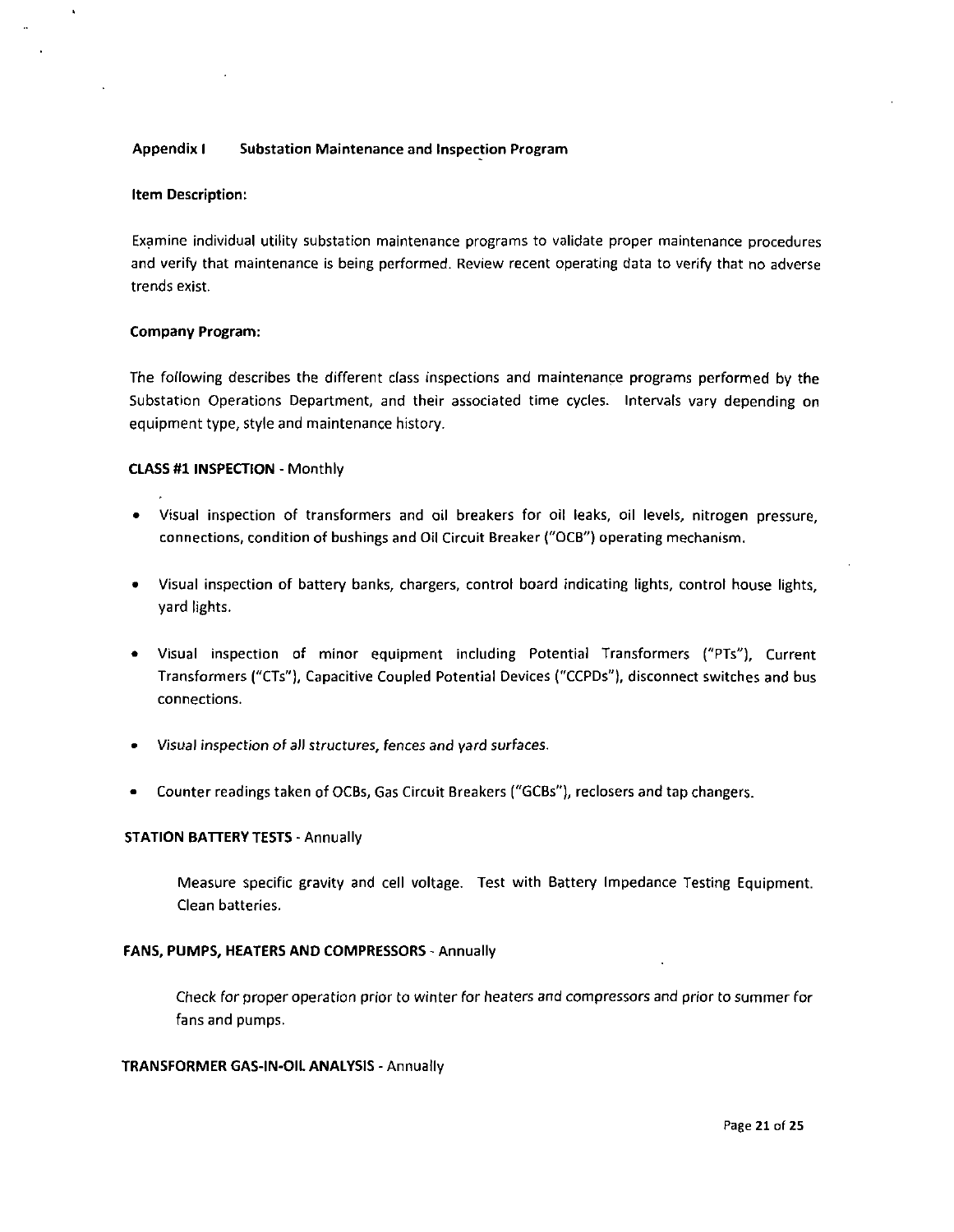## DOBLE POWER FACTOR TEST - Every Three - Ten Years

Use Doble instrument to measure the integrity of the insulating medium of certain device.

## OCB TIMING - Every Three - Ten Years

Check the time it takes for each operation of certain breakers.

## RELAY MAINTENANCE - Every Four Years, Electromechanical; Six Years Microprocessor Based, With Self-Check.

Clean, test and calibrate as required all relays involved in protective relay schemes. After testing and calibrating, perform a trip test to verify proper operation.

CLASS #3 INSPECTION - Every Three - Ten Years

The Class #3 inspection on transformers is to include, but is not limited to the following items:

- 1. Test oil;
- 2. TTR Test, meggar test;
- 3. Inspect all connectors, bushings;
- 4. Inspect for leaks (oil nitrogen);
- 5. Check CT connections, alarm systems on banks; and
- 6. Doble Power Factor Test.

## Transformers With Load Tap Changers-

- 1. Test Oil in LTC cabinet; and
- 2. Test LTC control for proper operation.

The Class #3 inspection on OCBs is to include, but is not limited to the following items:

- 1. Test Oil;
- 2. DLRO (Ductor Test) before and after;
- 3. Inspect and clean control cabinet;
- 4. Inspect and clean Pneumatic-Hydraulic or spring charged operating system; and
- 5. Operational Test.

The Class #3 inspection on reclosers is to include, but is not limited to the following items:

- 1. Test Oil;
- 2. DLRO (Ductor Test) before and after; and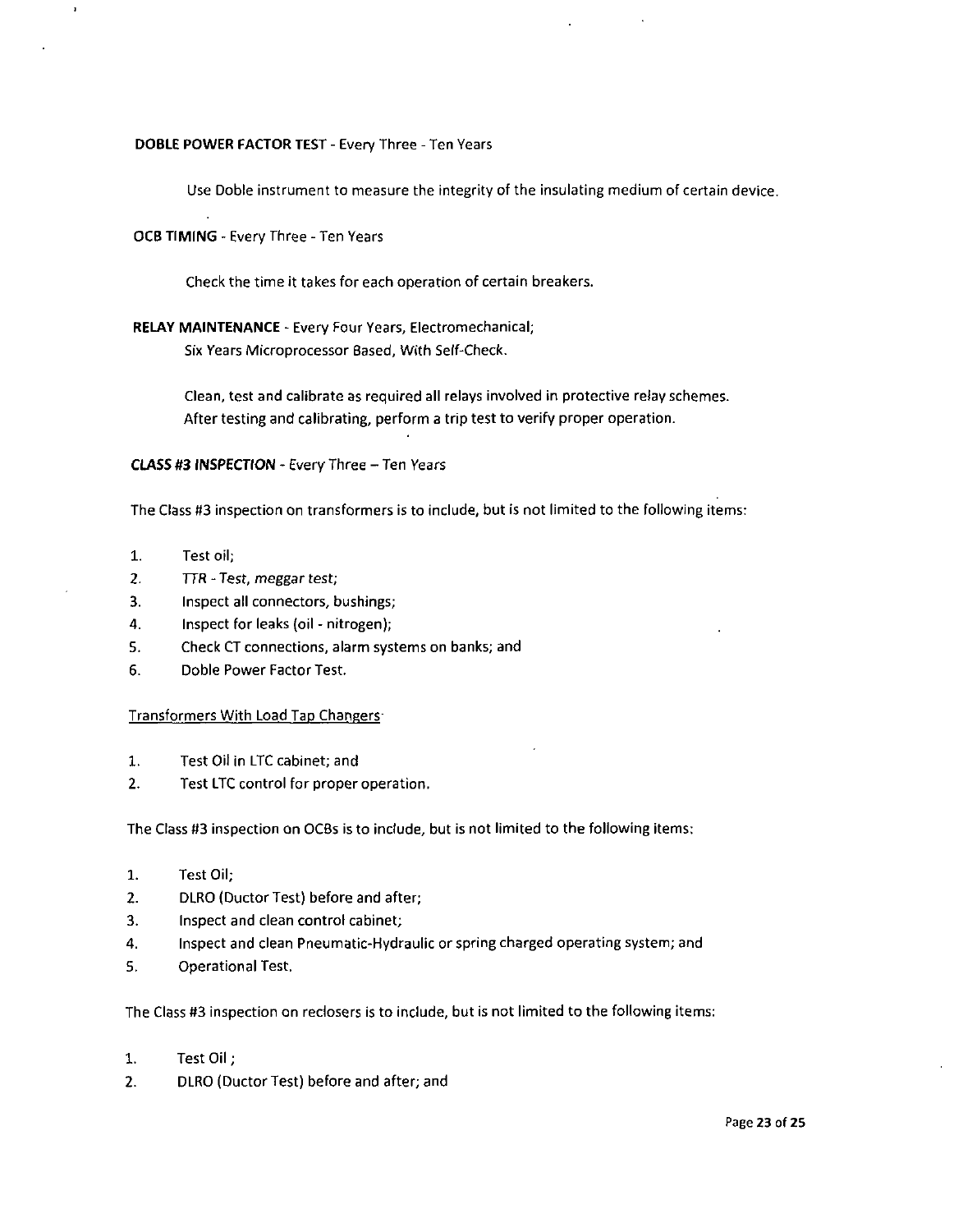3. Control cabinet clean, checkout and operational test.

## Reclosers With Vacuum Bottles

1. Hi-Pot test.

The Class #3 inspection on ACB's is to include, but is not limited to the following items:

- 1. DLRO (Ductor Test) before and after;
- 2. Inspect all contacts (action to be taken, if needed);
- 3. Inspect and test all Micro and Aux. contacts (close and trip circuit); and
- 4. Operational Testing

## CLASS #4 INSPECTION - Various intervals (four - twelve years or as necessitated by Class #3 Inspection results) dependent on equipment type, style and maintenance history.

The Class #4 inspection consists of a thorough inspection and testing of the apparatus listed below.

The Class #4 also includes all inspections included in a Class #3.

## Transformers With Load Tap Changer

- 1. Drain oil from LTC cabinet, inspect all contacts;
- 2. Inspect and tighten all connections;
- 3. Clean complete LTC cabinet;
- 4. Filter or replace oil; and
- 5. Test LTC control for proper operation.

The Class #4 inspection on OCB's is to include, but is not limited to the following items:

- 1. DLRO (Ductor test) before and after;
- 2. Drop tanks inspect and tighten all connections. Clean all parts and tanks;
- 3. Test and filter or replace oil;
- 4. Inspect and clean control cabinet;
- 5. Inspect and clean Pneumatic-Hydraulic or spring charged operating systems; and
- 6. **Operational Test.**

The Class #4 inspection on reclosers is to include, but is not limited to the following items:

- $1.$ Drop tank (filter or replace oil);
- 2. Inspect all contacts repair or replace (depending on the condition);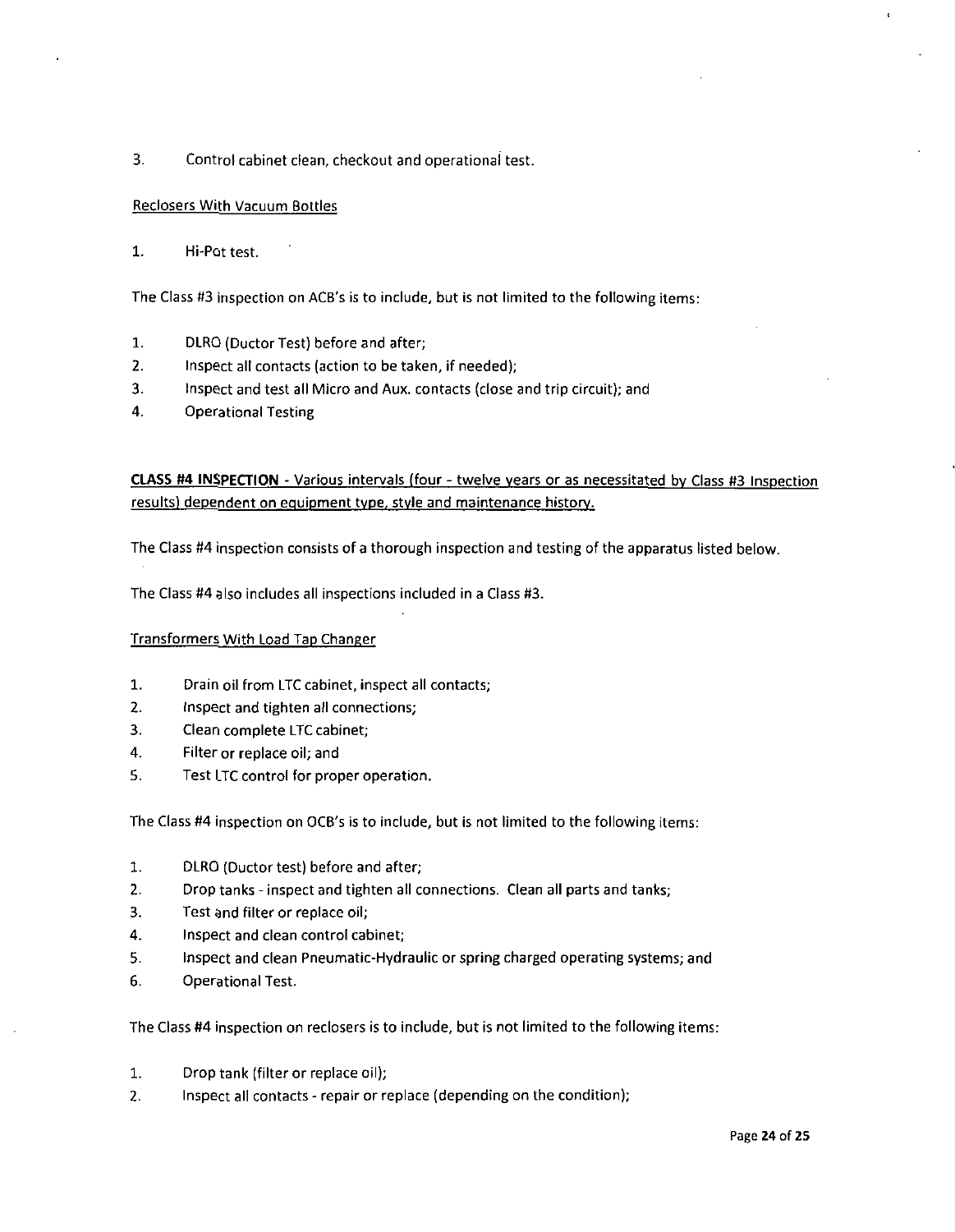- 3. Check and tighten all connections;
- 4. Control cabinet, clean and checkout;
- 5. DLRO (Ductor Test) before and after; and
- 6. Operational Test.

## **Recloser With Vacuum Bottles**

 $1.$ Hi-Pot test.

 $\pmb{\cdot}$ 

..

The Class #4 inspection on ACB's is to include, but is not limited to the following items:

- $1.$ DLRO (Ductor Test) before and after;
- 2. Inspect all contacts clean and put protective grease coating on;
- 3. Inspect and clean all ARC chutes;
- 4. Inspect and test all Micro and Aux. contacts (close and trip circuit);
- 5. Check and tighten all connections; and
- 6. Checational Test.

## **References:**

All inspection and maintenance records are retained as a hard copy for one year at Orange and Rockland's main.Operating Division headquarters. These records are also retained electronically on a work management system. Repeated callouts and equipment failures that show an abnormal trend are flagged by the work management system.

 $\ddot{\phantom{1}}$ 

The Doble power factor testing, transformer gas in oil analysis, and infrared inspection records are stored electronically on the Substation Information System ("SIS"). OCB timing maintenance records are presently kept on a separate electronic storage system that is provided with the test equipment